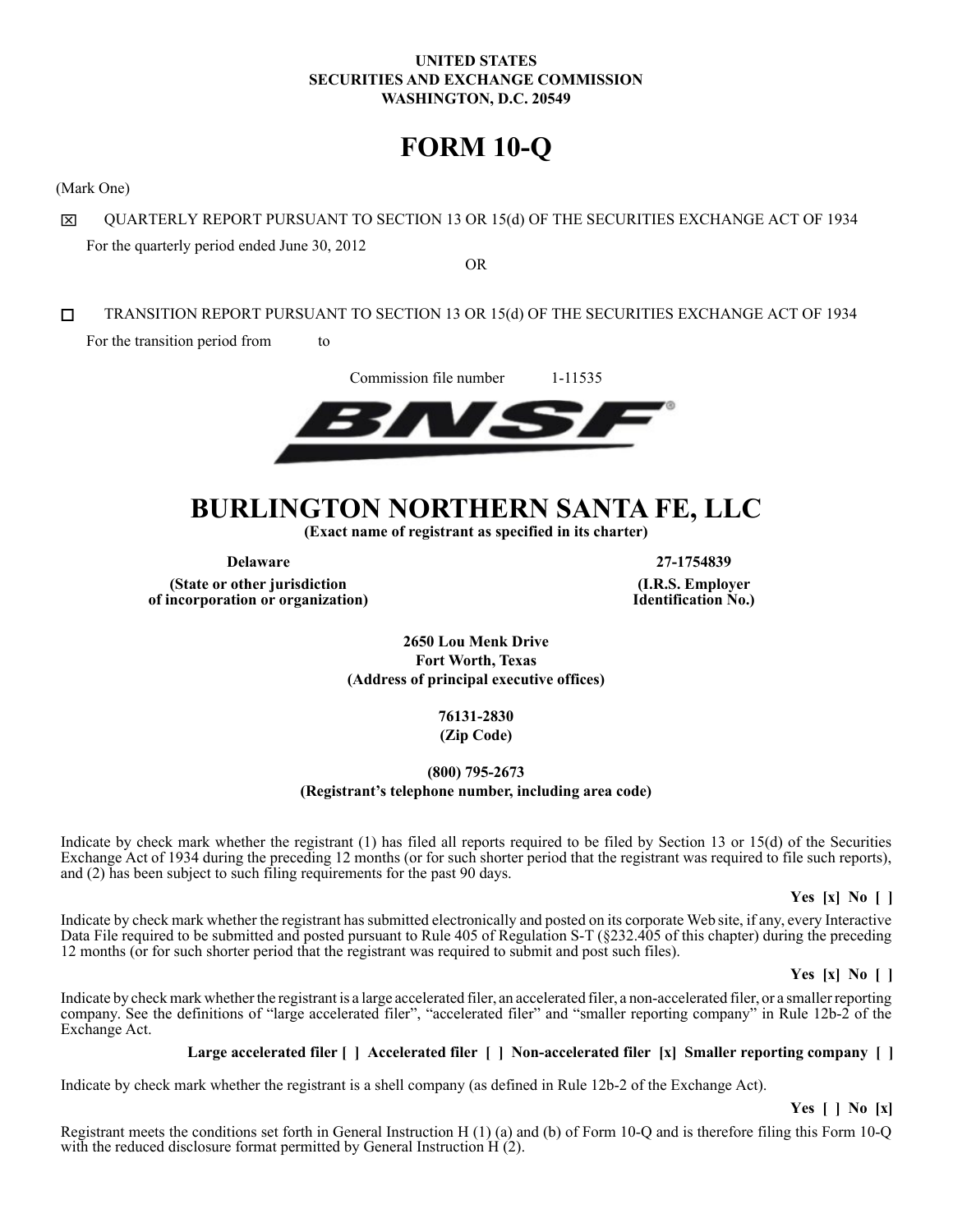## <span id="page-1-0"></span>**Table of Contents**

| <b>PART I</b>     | <b>FINANCIAL INFORMATION</b>                              | <b>PAGE</b>     |
|-------------------|-----------------------------------------------------------|-----------------|
| Item 1.           | <b>Financial Statements.</b>                              | $\underline{3}$ |
| Item 2.           | Management's Narrative Analysis of Results of Operations. | 22              |
| Item 4.           | <b>Controls and Procedures.</b>                           | 25              |
| <b>PART II</b>    | <b>OTHER INFORMATION</b>                                  |                 |
| Item 1.           | <b>Legal Proceedings.</b>                                 | 26              |
| Item 6.           | Exhibits.                                                 | 26              |
| <b>Signatures</b> |                                                           | $S-1$           |
| Exhibits          |                                                           | $E-1$           |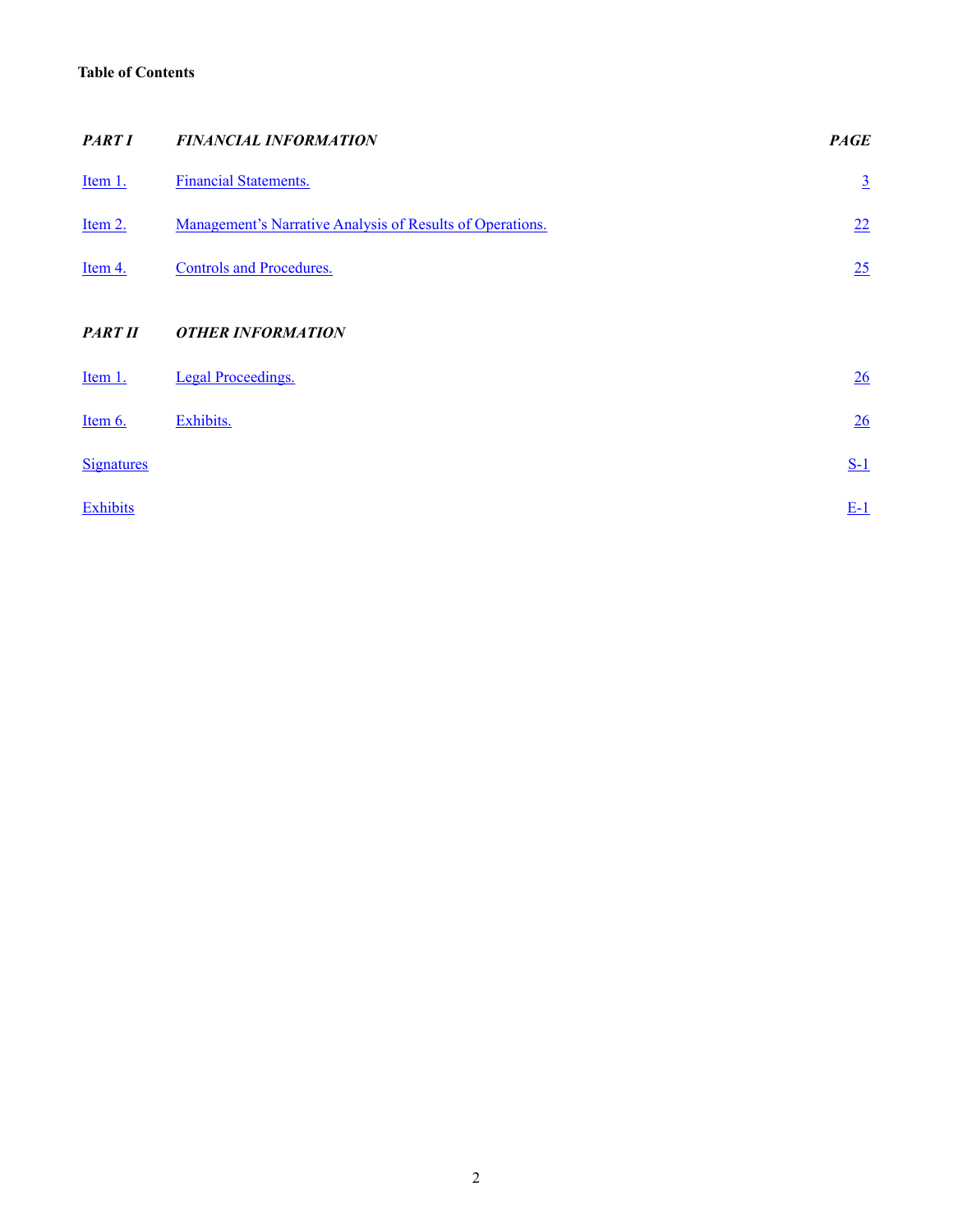## **PART I FINANCIAL INFORMATION**

#### <span id="page-2-0"></span>**Item 1. Financial Statements.**

## **BURLINGTON NORTHERN SANTA FE, LLC and SUBSIDIARIES CONSOLIDATED STATEMENTS OF INCOME (In millions) (Unaudited)**

|                               |               | Three Months Ended June 30, |                    |              |               | Six Months Ended June 30, |              |       |      |
|-------------------------------|---------------|-----------------------------|--------------------|--------------|---------------|---------------------------|--------------|-------|------|
|                               |               | 2012                        | 2011               |              | 2012          |                           |              |       | 2011 |
| Revenues                      | $\mathsf{\$}$ | 5,062                       | $\mathbf{\hat{s}}$ | 4,790        | $\mathcal{S}$ | 10,064                    | $\mathbb{S}$ | 9,323 |      |
|                               |               |                             |                    |              |               |                           |              |       |      |
| Operating expenses:           |               |                             |                    |              |               |                           |              |       |      |
| Compensation and benefits     |               | 1,078                       |                    | 1,072        |               | 2,195                     |              | 2,147 |      |
| Fuel                          |               | 1,102                       |                    | 1,096        |               | 2,197                     |              | 2,035 |      |
| Purchased services            |               | 614                         |                    | 549          |               | 1,183                     |              | 1,096 |      |
| Depreciation and amortization |               | 470                         |                    | 450          |               | 933                       |              | 896   |      |
| Equipment rents               |               | 199                         |                    | 191          |               | 401                       |              | 383   |      |
| Materials and other           |               | 161                         |                    | 223          |               | 452                       |              | 453   |      |
| Total operating expenses      |               | 3,624                       |                    | 3,581        |               | 7,361                     |              | 7,010 |      |
| Operating income              |               | 1,438                       |                    | 1,209        |               | 2,703                     |              | 2,313 |      |
| Interest expense              |               | 155                         |                    | 138          |               | 303                       |              | 274   |      |
| Other expense, net            |               | 3                           |                    | $\mathbf{1}$ |               | 5                         |              | 4     |      |
|                               |               |                             |                    |              |               |                           |              |       |      |
| Income before income taxes    |               | 1,280                       |                    | 1,070        |               | 2,395                     |              | 2,035 |      |
| Income tax expense            |               | 478                         |                    | 380          |               | 892                       |              | 738   |      |
| Net income                    | \$            | 802                         | \$                 | 690          | $\mathcal{S}$ | 1,503                     | \$           | 1,297 |      |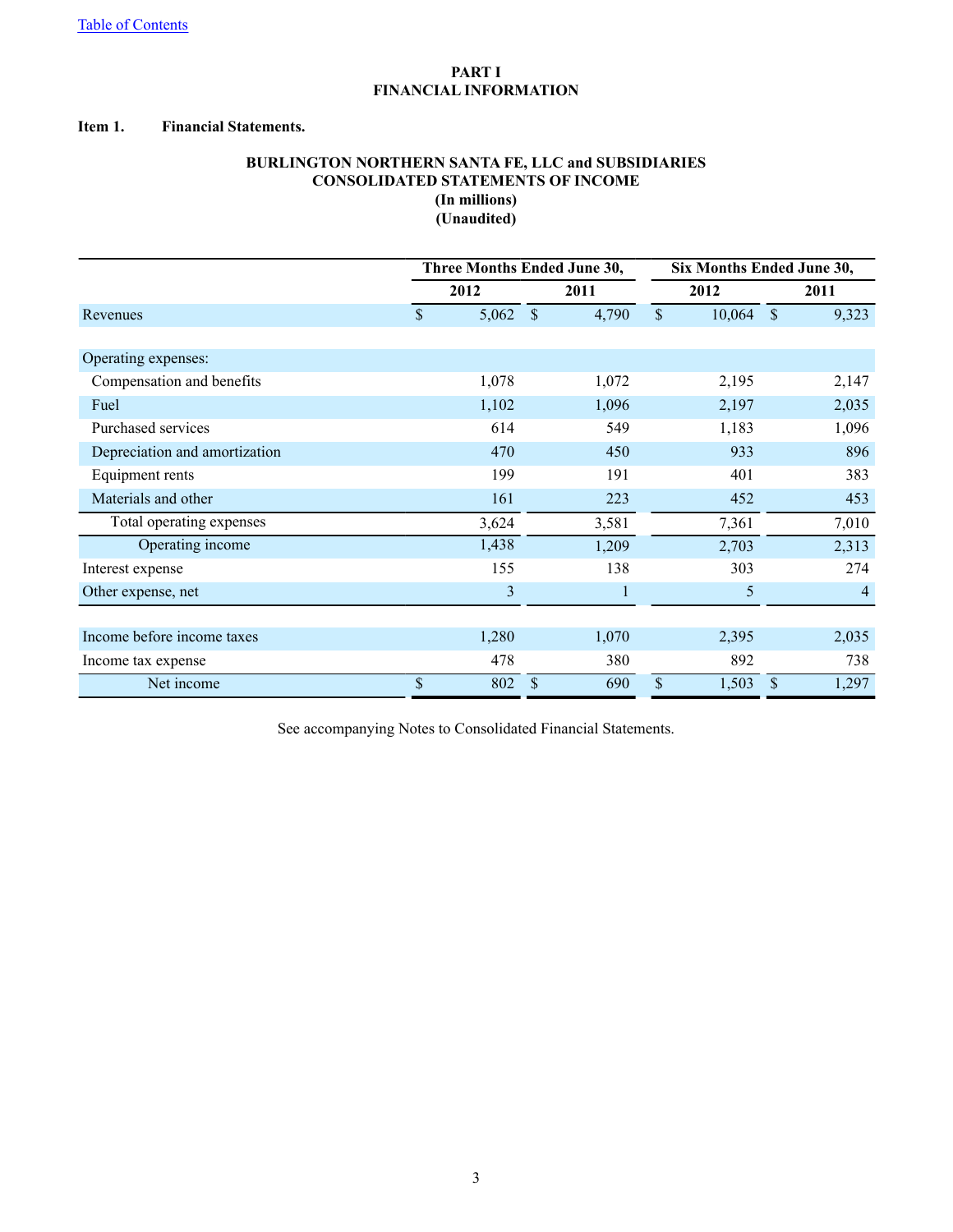## **BURLINGTON NORTHERN SANTA FE, LLC and SUBSIDIARIES CONSOLIDATED STATEMENTS OF COMPREHENSIVE INCOME (In millions) (Unaudited)**

|                                                                                                                                                         | Three Months Ended June 30, |                  |  |      | Six Months Ended June 30, |       |  |       |
|---------------------------------------------------------------------------------------------------------------------------------------------------------|-----------------------------|------------------|--|------|---------------------------|-------|--|-------|
|                                                                                                                                                         |                             | 2012             |  | 2011 |                           | 2012  |  | 2011  |
| Net income                                                                                                                                              |                             | 802              |  | 690  | \$                        | 1,503 |  | 1,297 |
|                                                                                                                                                         |                             |                  |  |      |                           |       |  |       |
| Other comprehensive income:                                                                                                                             |                             |                  |  |      |                           |       |  |       |
| Change in amortization of accumulated<br>actuarial losses, net of tax expense of \$0 million,<br>\$0 million, \$2 million and \$0 million, respectively |                             | 2                |  |      |                           | 4     |  |       |
| Change in fuel hedge mark-to-market, net of<br>tax benefit of \$2 million, \$26 million, \$7 million<br>and \$1 million, respectively                   |                             | (3)              |  | (41) |                           | (11)  |  | (1)   |
| Change in accumulated other comprehensive<br>income of equity method investees                                                                          |                             | $\left(1\right)$ |  | (1)  |                           | (3)   |  |       |
| Other comprehensive loss, net of tax                                                                                                                    |                             | (2)              |  | (42) |                           | (10)  |  | (1)   |
| Total comprehensive income                                                                                                                              | \$                          | 800              |  | 648  | S                         | 1.493 |  | 1,296 |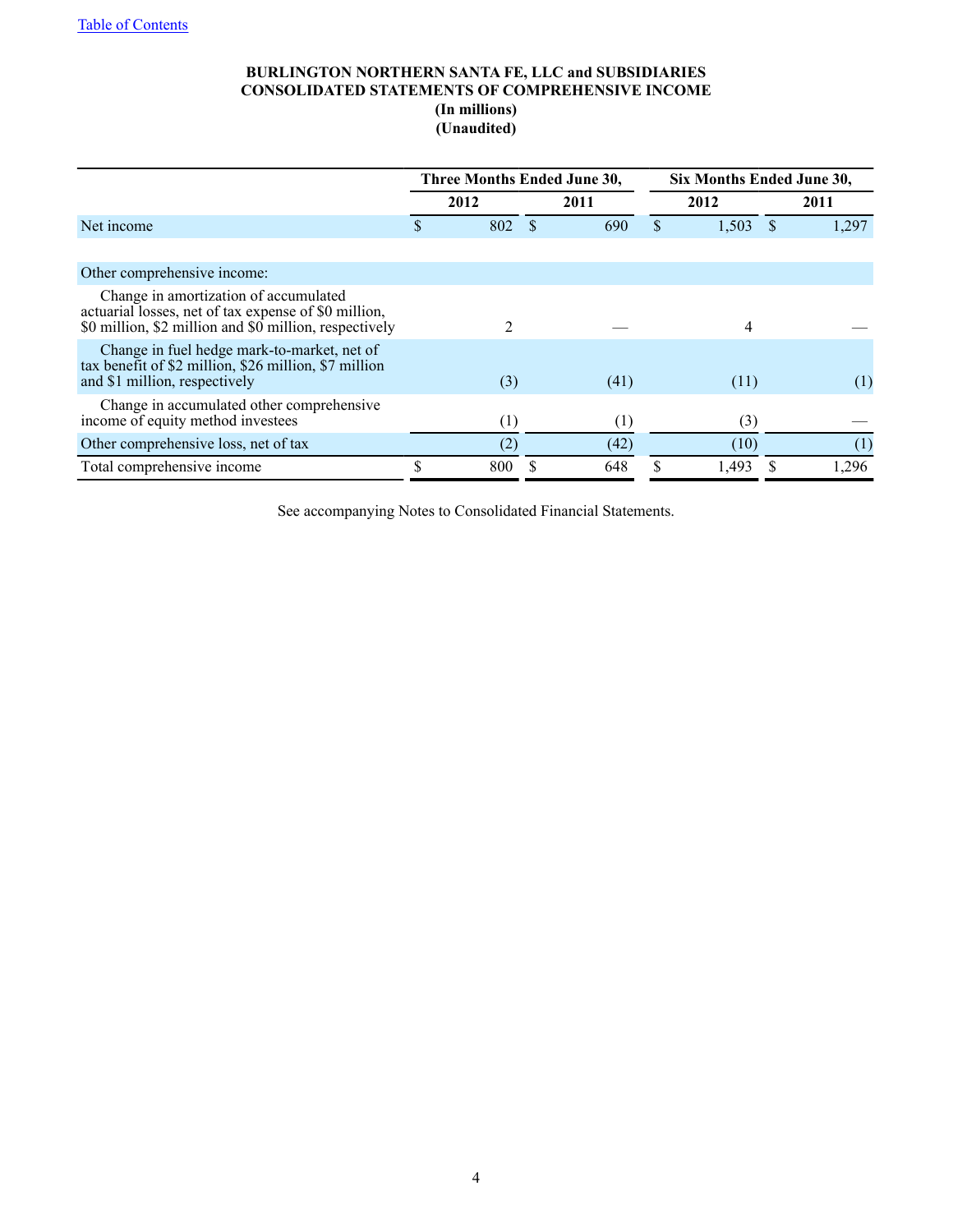## **BURLINGTON NORTHERN SANTA FE, LLC and SUBSIDIARIES CONSOLIDATED BALANCE SHEETS (In millions) (Unaudited)**

|                                                                                                 | <b>June 30,</b><br>2012 |                 | December 31,<br>2011 |
|-------------------------------------------------------------------------------------------------|-------------------------|-----------------|----------------------|
| <b>ASSETS</b>                                                                                   |                         |                 |                      |
| Current assets:                                                                                 |                         |                 |                      |
| Cash and cash equivalents                                                                       | \$<br>1,718             | $\mathsf{\$}$   | 1,960                |
| Accounts receivable, net                                                                        | 1,127                   |                 | 1,150                |
| Materials and supplies                                                                          | 777                     |                 | 739                  |
| Current portion of deferred income taxes                                                        | 229                     |                 | 295                  |
| Other current assets                                                                            | 169                     |                 | 121                  |
| Total current assets                                                                            | 4,020                   |                 | 4,265                |
|                                                                                                 |                         |                 |                      |
| Property and equipment, net of accumulated depreciation of \$1,279 and \$1,056,<br>respectively | 49,103                  |                 | 48,047               |
| Goodwill                                                                                        | 14,803                  |                 | 14,803               |
| Intangible assets, net                                                                          | 1,267                   |                 | 1,420                |
| Other assets                                                                                    | 1,900                   |                 | 1,845                |
| Total assets                                                                                    | \$<br>71,093            | \$              | 70,380               |
|                                                                                                 |                         |                 |                      |
| <b>LIABILITIES AND EQUITY</b>                                                                   |                         |                 |                      |
| Current liabilities:                                                                            |                         |                 |                      |
| Accounts payable and other current liabilities                                                  | \$<br>3,022             | \$              | 3,143                |
| Long-term debt due within one year                                                              | 517                     |                 | 526                  |
| <b>Total current liabilities</b>                                                                | 3,539                   |                 | 3,669                |
|                                                                                                 |                         |                 |                      |
| Deferred income taxes                                                                           | 15,861                  |                 | 15,637               |
| Long-term debt                                                                                  | 13,211                  |                 | 12,139               |
| Intangible liabilities, net                                                                     | 1,355                   |                 | 1,496                |
| Casualty and environmental liabilities                                                          | 849                     |                 | 905                  |
| Pension and retiree health and welfare liability                                                | 732                     |                 | 769                  |
| Other liabilities                                                                               | 1,054                   |                 | 1,016                |
| <b>Total liabilities</b>                                                                        | 36,601                  |                 | 35,631               |
| Commitments and contingencies (see Notes 2, 6 and 7)                                            |                         |                 |                      |
| Equity:                                                                                         |                         |                 |                      |
| Member's equity                                                                                 | 34,705                  |                 | 34,952               |
| Accumulated other comprehensive loss                                                            | (213)                   |                 | (203)                |
| Total equity                                                                                    | 34,492                  |                 | 34,749               |
| Total liabilities and equity                                                                    | \$<br>71,093            | $\overline{\$}$ | 70,380               |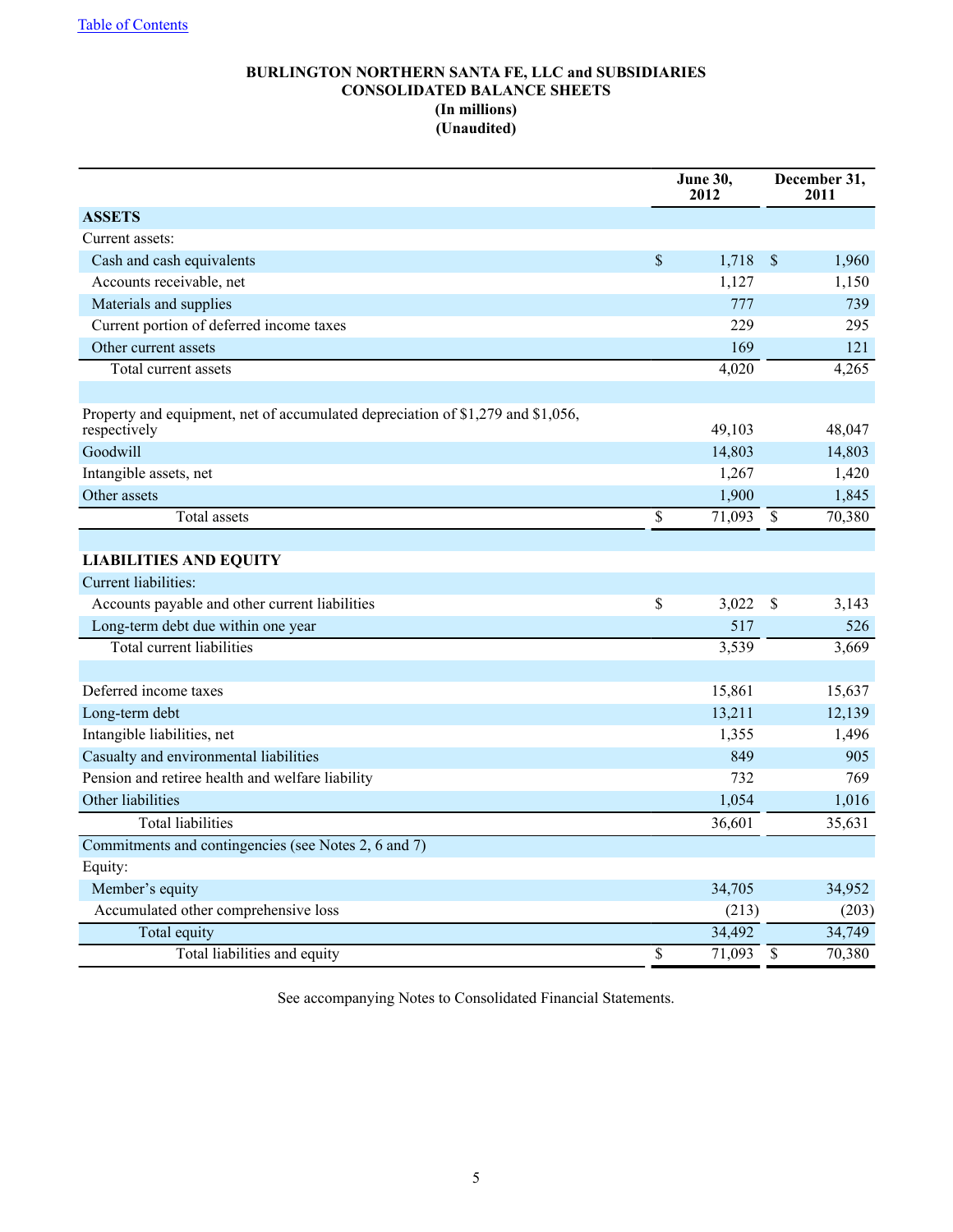## **BURLINGTON NORTHERN SANTA FE, LLC and SUBSIDIARIES CONSOLIDATED STATEMENTS OF CASH FLOWS (In millions) (Unaudited)**

|                                                                                   |             | Six Months Ended June 30, |              |
|-----------------------------------------------------------------------------------|-------------|---------------------------|--------------|
|                                                                                   | 2012        |                           | 2011         |
| <b>OPERATING ACTIVITIES</b>                                                       |             |                           |              |
| Net income                                                                        | \$<br>1,503 | \$                        | 1,297        |
| Adjustments to reconcile net income to net cash provided by operating activities: |             |                           |              |
| Depreciation and amortization                                                     | 933         |                           | 896          |
| Deferred income taxes                                                             | 290         |                           | 431          |
| Long-term casualty and environmental liabilities, net                             | (66)        |                           | (27)         |
| Contribution to defined benefit pension plan                                      | (36)        |                           |              |
| Other, net                                                                        | (116)       |                           | (136)        |
| Changes in current assets and liabilities:                                        |             |                           |              |
| Accounts receivable, net                                                          | 24          |                           | (77)         |
| Materials and supplies                                                            | (38)        |                           | (78)         |
| Other current assets                                                              | (104)       |                           | (157)        |
| Accounts payable and other current liabilities                                    | (83)        |                           | 435          |
| Net cash provided by operating activities                                         | 2,307       |                           | 2,584        |
|                                                                                   |             |                           |              |
| <b>INVESTING ACTIVITIES</b>                                                       |             |                           |              |
| Capital expenditures excluding equipment                                          | (1,164)     |                           | (1,101)      |
| Acquisition of equipment                                                          | (564)       |                           | (261)        |
| Other, net                                                                        | (211)       |                           | (151)        |
| Net cash used for investing activities                                            | (1,939)     |                           | (1,513)      |
|                                                                                   |             |                           |              |
| <b>FINANCING ACTIVITIES</b>                                                       |             |                           |              |
| Proceeds from issuance of long-term debt                                          | 1,250       |                           | 750          |
| Payments on long-term debt                                                        | (98)        |                           | (116)        |
| Cash distributions                                                                | (1,750)     |                           | (2,000)      |
| Other, net                                                                        | (12)        |                           | (9)          |
| Net cash used for financing activities                                            | (610)       |                           | (1,375)      |
| Decrease in cash and cash equivalents                                             | (242)       |                           | (304)        |
| Cash and cash equivalents:                                                        |             |                           |              |
| Beginning of period                                                               | 1,960       |                           | 2,087        |
| End of period                                                                     | \$<br>1,718 | $\sqrt{\ }$               | 1,783        |
| SUPPLEMENTAL CASH FLOW INFORMATION                                                |             |                           |              |
| Interest paid, net of amounts capitalized                                         | \$<br>341   | $\$$                      | 329          |
| Capital investments accrued but not yet paid                                      | \$<br>143   | $\$$                      | 115          |
| Income taxes paid, net of refunds                                                 | \$<br>503   | $\$$                      | (238)        |
| Non-cash asset financing                                                          | \$          | $\$$                      | $\mathbf{1}$ |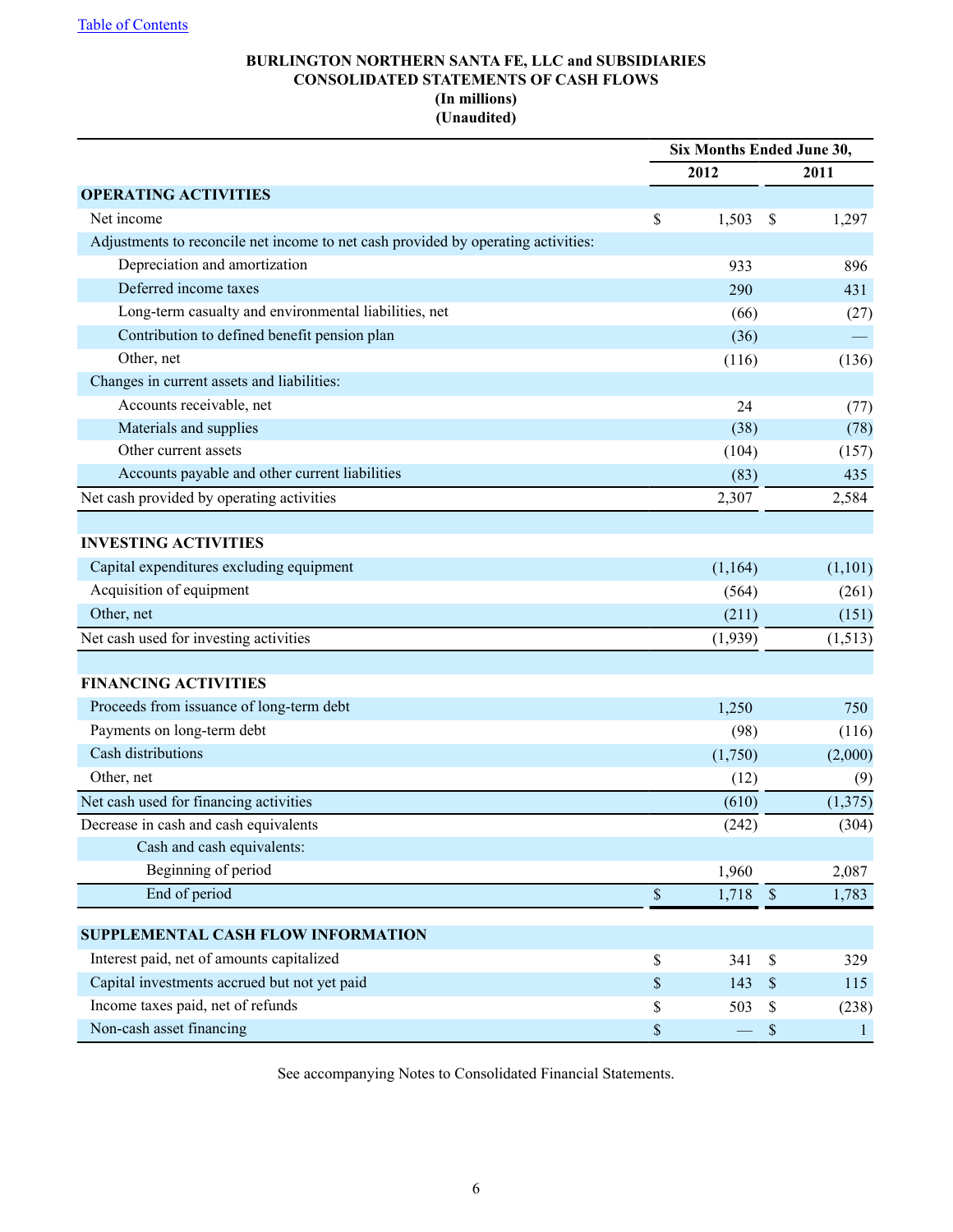## **BURLINGTON NORTHERN SANTA FE, LLC and SUBSIDIARIES CONSOLIDATED STATEMENTS OF CHANGES IN EQUITY (In millions) (Unaudited)**

|                                  |   | Member's<br><b>Equity</b> | Accumulated<br><b>Other</b><br><b>Comprehensive</b><br>Loss | <b>Total</b><br><b>Equity</b> |
|----------------------------------|---|---------------------------|-------------------------------------------------------------|-------------------------------|
| Balance at December 31, 2011     | S | 34,952                    | $(203)$ \$                                                  | 34,749                        |
| Cash distributions to Parent     |   | (1,750)                   |                                                             | (1,750)                       |
| Comprehensive income, net of tax |   | 1,503                     | (10)                                                        | 1,493                         |
| Balance at June 30, 2012         |   | 34,705                    | (213)                                                       | 34,492                        |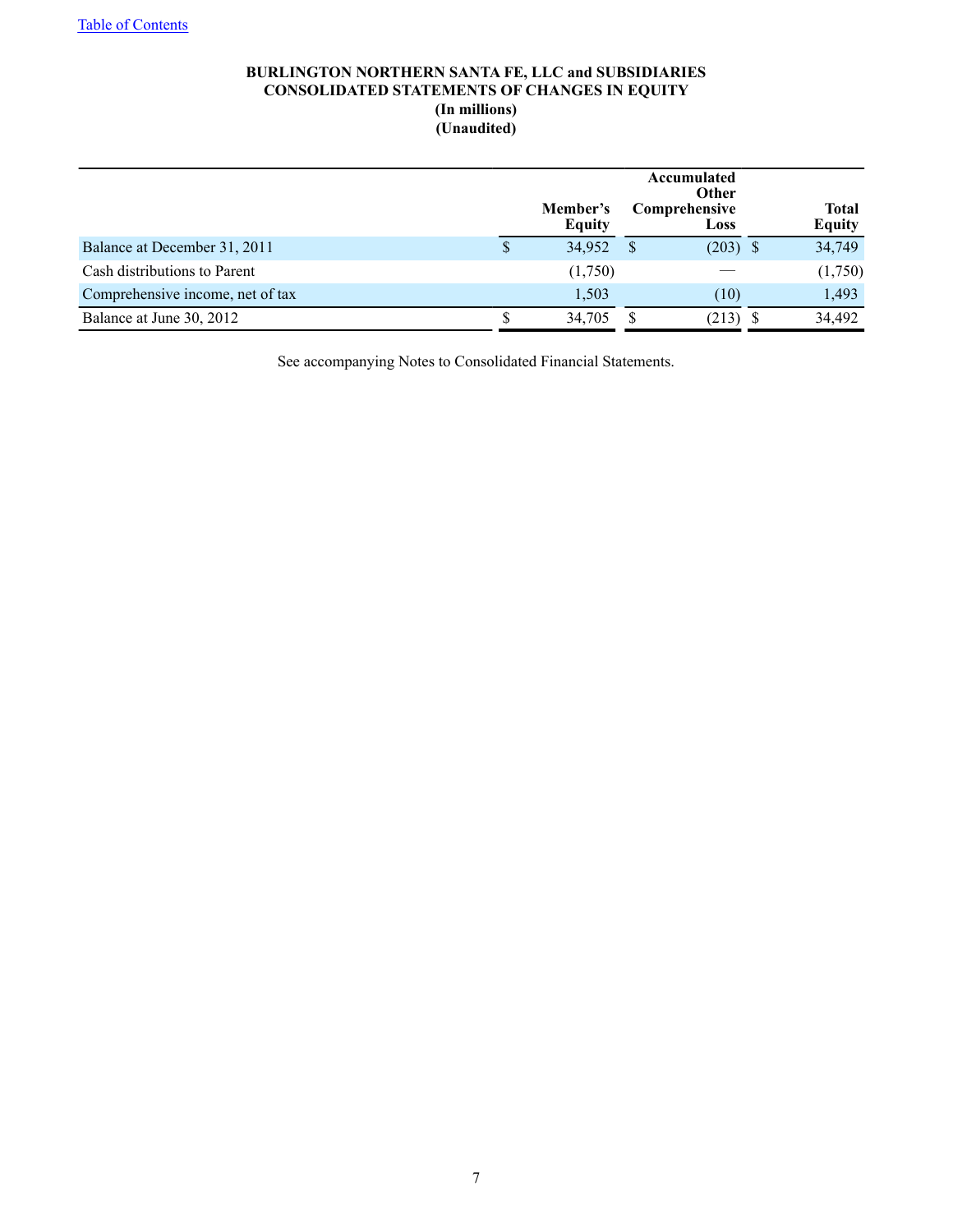#### **NOTES TO CONSOLIDATED FINANCIAL STATEMENTS (Unaudited)**

#### **1. Accounting Policies and Interim Results**

The Consolidated Financial Statements should be read in conjunction with Burlington Northern Santa Fe, LLC's Annual Report on Form 10-K for the year ended December 31, 2011, including the financial statements and notes thereto. Burlington Northern Santa Fe, LLC (BNSF) is a holding company that conducts no operating activities and owns no significant assets other than through its interests in its subsidiaries. The Consolidated Financial Statements include the accounts of BNSF and its majorityowned subsidiaries, all of which are separate legal entities (collectively, the Company). BNSF's principal operating subsidiary is BNSF Railway Company (BNSF Railway). All intercompany accounts and transactions have been eliminated.

Burlington Northern Santa Fe Corporation was incorporated in the State of Delaware on December 16, 1994. On February 12, 2010, Berkshire Hathaway Inc., a Delaware corporation (Berkshire), acquired 100% of the outstanding shares of Burlington Northern Santa Fe Corporation common stock that it did not already own. The acquisition was completed through the merger (the Merger) of Burlington Northern Santa Fe Corporation with and into R Acquisition Company, LLC, a Delaware limited liability company and an indirect wholly-owned subsidiary of Berkshire (Merger Sub), with Merger Sub continuing as the surviving entity. In connection with the Merger, Merger Sub changed its name to "Burlington Northern Santa Fe, LLC" and remains an indirect, wholly-owned subsidiary of Berkshire. Berkshire's cost of acquiring BNSF was pushed-down to establish a new accounting basis for BNSF beginning as of February 13, 2010. Earnings per share data has not been presented because BNSF has not issued stock or membership interests to the public.

The results of operations for any interim period are not necessarily indicative of the results of operations to be expected for the entire year. In the opinion of management, the unaudited financial statements reflect all adjustments (consisting of only normal recurring adjustments, except as disclosed) necessary for a fair statement of BNSF's consolidated financial position as of June 30, 2012, and the results of operations for the three and six months ended June 30, 2012 and 2011.

Certain prior year amounts in the Consolidated Statements of Cash Flows have been adjusted to correctly reflect the presentation of changes in accrued but unpaid capital items. The correction did not affect the Company's previously reported results of operations or financial position.

#### **Subsequent Event**

In July 2012, the Board of Managers (the Board) of the Company authorized an additional \$1 billion of debt securities that may be issued pursuant to the debt shelf registration statement filed with the Securities and Exchange Commission (SEC), for a total of \$2 billion that remains authorized by the Board to be issued through the SEC debt shelf registration process.

#### **2. Fuel**

Fuel costs represented 30 percent and 29 percent of total operating expenses during the six months ended June 30, 2012 and 2011, respectively. Due to the significance of diesel fuel expenses to the operations of BNSF and the historical volatility of fuel prices, in the past the Company had entered into derivatives to partially mitigate the risk of fluctuations in the price of its diesel fuel purchases. Previously, the Company entered into fuel-derivative instruments based on management's evaluation of current and expected diesel fuel price trends with the intent of protecting operating margins and overall profitability from adverse fuel price changes. However, to the extent the Company hedged portions of its fuel purchases, it may not have realized the impact of decreases in fuel prices. Conversely, to the extent the Company did not hedge portions of its fuel purchases, it may have been adversely affected by increases in fuel prices.

Derivative positions were closely monitored to ensure that they would not exceed actual fuel requirements in any period. The Company has not entered into any new derivative contracts subsequent to the Merger and all previously open derivatives expired by June 30, 2012. As of December 31, 2011, BNSF had existing fuel-derivative agreements covering approximately 36 million gallons.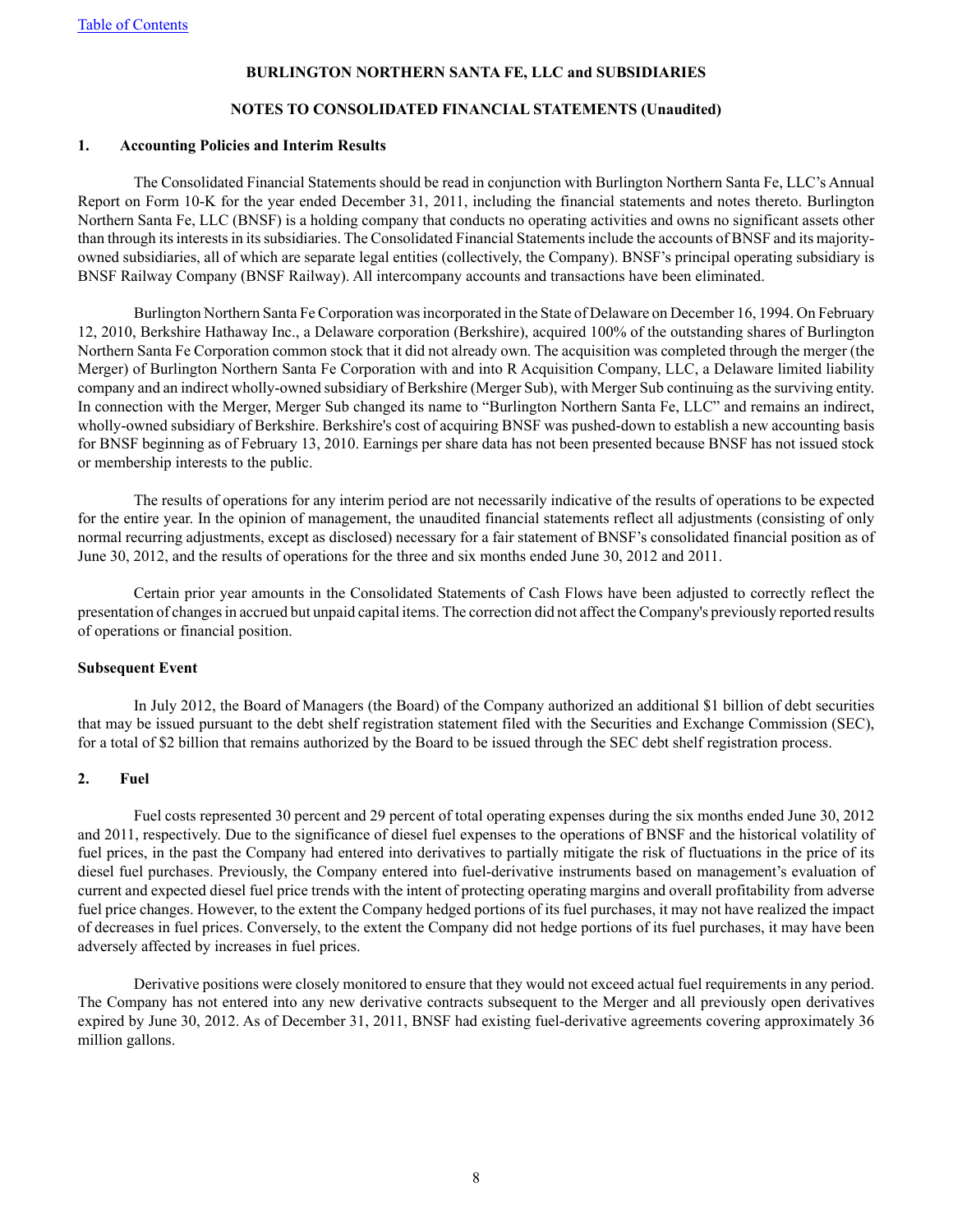## **NOTES TO CONSOLIDATED FINANCIAL STATEMENTS (Unaudited) - (Continued)**

#### **Derivative Activities**

The Company had formally documented the relationship between the hedging instrument and the hedged item, as well as the risk management objective and strategy for the use of the hedging instrument. This documentation included linking the derivatives that are designated as fair value or cash flow hedges to specific assets or liabilities on the balance sheet, commitments or forecasted transactions. The Company assessed at the time a derivative contract was entered into, and at least quarterly thereafter, whether the derivative item was effective in offsetting the changes in fair value or cash flows. Any change in fair value resulting from ineffectiveness, as defined by authoritative accounting guidance related to derivatives and hedging*,* was recognized in current period earnings. For derivative instruments that are designated and qualify as cash flow hedges, the effective portion of the gain or loss on the derivative instrument was recorded in accumulated other comprehensive loss (AOCL) as a separate component of equity and reclassified into earnings in the period during which the hedge transaction affects earnings. Cash flows related to fuel derivatives are classified as operating activities in the Consolidated Statements of Cash Flows.

The maximum amount of loss the Company could have incurred from credit risk based on the gross fair value of derivative instruments in asset positions and the Company's net asset exposure to counterparty credit risk was \$0 million and \$24 million as of June 30, 2012 and December 31, 2011, respectively. As of June 30, 2012 and December 31, 2011, the amount recorded for derivative transactions, net of any master netting arrangements was the same amount as derivative positions presented gross of any master netting arrangements.

The table below contains a summary of all derivative positions reported in the Consolidated Financial Statements, presented gross of any master netting arrangements (in millions):

| <b>Fair Value of Derivative Instruments</b>                                         |    |  |  |    |                      |  |  |  |  |  |
|-------------------------------------------------------------------------------------|----|--|--|----|----------------------|--|--|--|--|--|
| <b>Asset Derivatives</b>                                                            |    |  |  |    |                      |  |  |  |  |  |
| December 31,<br><b>Balance Sheet</b><br><b>June 30,</b><br>2012<br>Location<br>2011 |    |  |  |    |                      |  |  |  |  |  |
| Asset derivatives designated as<br>hedging instruments under ASC 815-20             |    |  |  |    |                      |  |  |  |  |  |
| Fuel contracts                                                                      | \$ |  |  | 24 | Other current assets |  |  |  |  |  |
| Total asset derivatives designated as<br>hedging instruments under ASC 815-20       | S  |  |  | 24 |                      |  |  |  |  |  |
|                                                                                     |    |  |  |    |                      |  |  |  |  |  |
| Total asset derivatives                                                             |    |  |  | 24 |                      |  |  |  |  |  |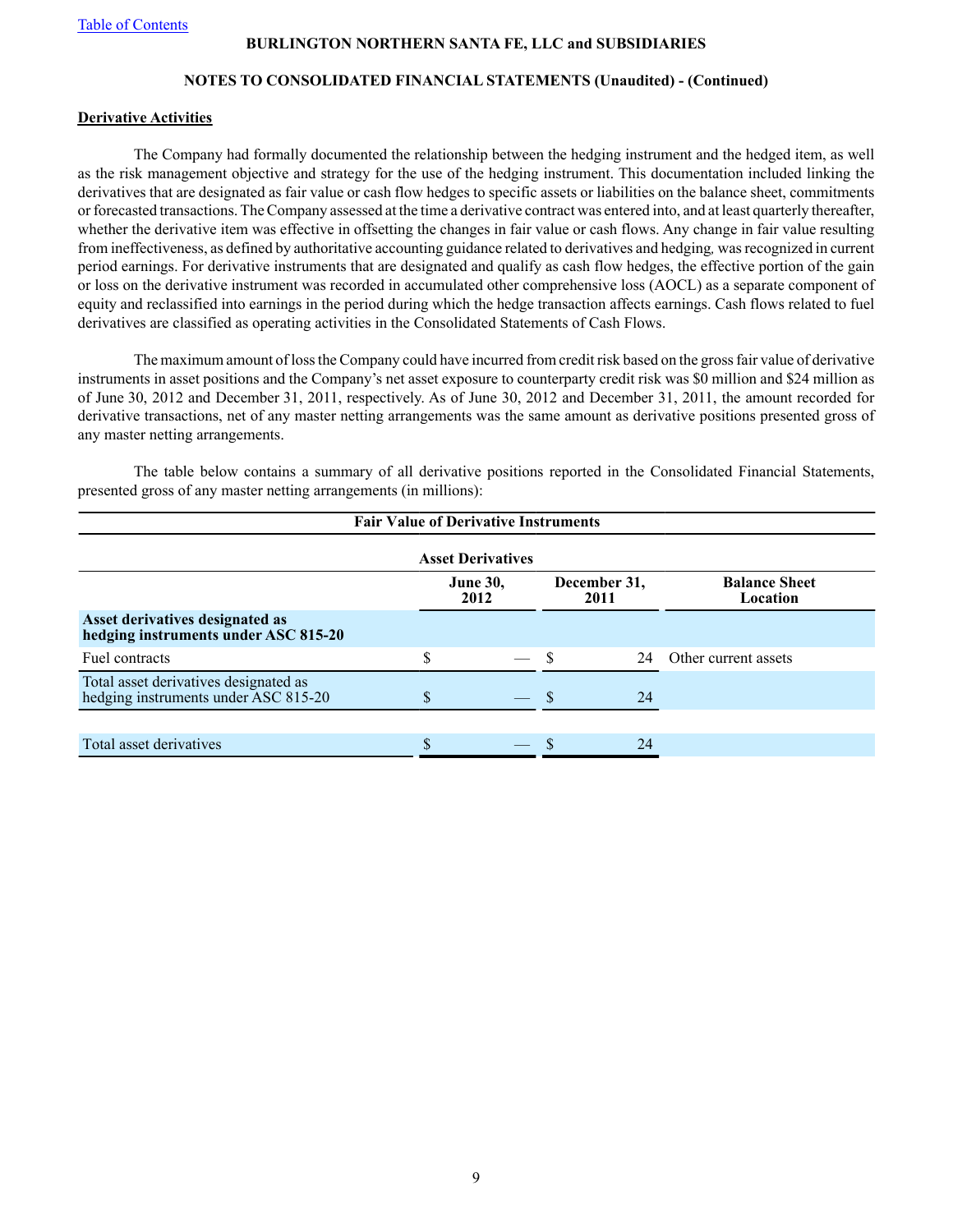# **NOTES TO CONSOLIDATED FINANCIAL STATEMENTS (Unaudited) - (Continued)**

## **The Effects of Derivative Instruments Gains and Losses for the Three Months Ended June 30, 2012 and 2011**

#### Derivatives in ASC 815-20 Cash Flow Hedging Relationships

|                       | Amount of Gain or (Loss) Recognized in<br>Other Comprehensive Income (OCI)<br>on Derivatives (Effective Portion) |      |  |  |  |  |  |
|-----------------------|------------------------------------------------------------------------------------------------------------------|------|--|--|--|--|--|
|                       | 2012                                                                                                             | 2011 |  |  |  |  |  |
| <b>Fuel Contracts</b> |                                                                                                                  |      |  |  |  |  |  |
| Total derivatives     |                                                                                                                  |      |  |  |  |  |  |

|                       |                                                                       |      |   | <b>Amount of Gain or (Loss) Recognized from</b><br><b>AOCL</b> into Income (Effective Portion) |
|-----------------------|-----------------------------------------------------------------------|------|---|------------------------------------------------------------------------------------------------|
|                       | <b>Location of Gain or (Loss) Recognized</b><br>from AOCL into Income | 2012 |   | 2011                                                                                           |
| <b>Fuel Contracts</b> | Fuel expense                                                          |      | 4 | 32 <sub>1</sub>                                                                                |
| Total derivatives     |                                                                       |      |   | 32                                                                                             |
|                       |                                                                       |      |   |                                                                                                |

|                       |                                              |      | and Amount Excluded from<br><b>Effectiveness Testing</b> <sup>*</sup> | <b>Amount of Gain or (Loss) Recognized in</b><br><b>Income on Derivatives (Ineffective Portion</b> |
|-----------------------|----------------------------------------------|------|-----------------------------------------------------------------------|----------------------------------------------------------------------------------------------------|
|                       | <b>Location of Gain or (Loss) Recognized</b> |      |                                                                       |                                                                                                    |
|                       | in Income on Derivatives                     | 2012 |                                                                       | 2011                                                                                               |
| <b>Fuel Contracts</b> | Fuel expense                                 |      |                                                                       |                                                                                                    |
| Total derivatives     |                                              |      |                                                                       | (3)                                                                                                |

<sup>a</sup> No portion of the gain or (loss) was excluded from the assessment of hedge effectiveness for the periods then ended.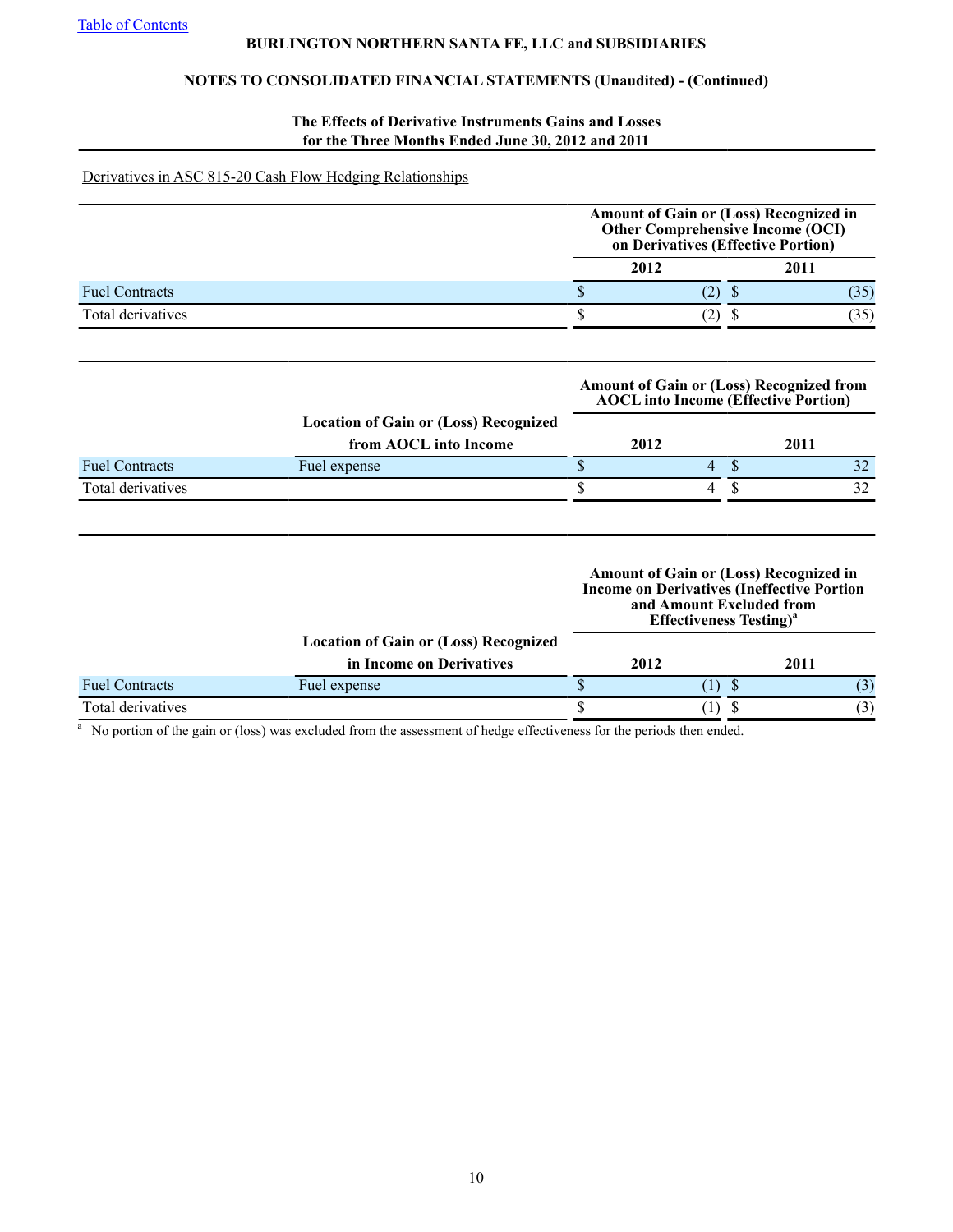## **NOTES TO CONSOLIDATED FINANCIAL STATEMENTS (Unaudited) - (Continued)**

#### **The Effects of Derivative Instruments Gains and Losses for the Six Months Ended June 30, 2012 and 2011**

#### Derivatives in ASC 815-20 Cash Flow Hedging Relationships

|                       |                                              | on Derivatives (Effective Portion)                                    |               | Amount of Gain or (Loss) Recognized in<br>Other Comprehensive Income (OCI)                         |
|-----------------------|----------------------------------------------|-----------------------------------------------------------------------|---------------|----------------------------------------------------------------------------------------------------|
|                       |                                              | 2012                                                                  |               | 2011                                                                                               |
| <b>Fuel Contracts</b> |                                              | \$<br>7                                                               | $\mathbf S$   | 55                                                                                                 |
| Total derivatives     |                                              | \$<br>$\overline{7}$                                                  | \$            | 55                                                                                                 |
|                       |                                              |                                                                       |               | <b>Amount of Gain or (Loss) Recognized from</b><br><b>AOCL</b> into Income (Effective Portion)     |
|                       | <b>Location of Gain or (Loss) Recognized</b> |                                                                       |               |                                                                                                    |
|                       | from AOCL into Income                        | 2012                                                                  | 2011          |                                                                                                    |
| <b>Fuel Contracts</b> | Fuel expense                                 | \$<br>25                                                              | $\mathbf{\$}$ | 57                                                                                                 |
| Total derivatives     |                                              | \$<br>25                                                              | S             | 57                                                                                                 |
|                       |                                              | and Amount Excluded from<br><b>Effectiveness Testing</b> <sup>a</sup> |               | <b>Amount of Gain or (Loss) Recognized in</b><br><b>Income on Derivatives (Ineffective Portion</b> |
|                       | <b>Location of Gain or (Loss) Recognized</b> |                                                                       |               |                                                                                                    |
|                       | in Income on Derivatives                     | 2012                                                                  |               | 2011                                                                                               |
| <b>Fuel Contracts</b> | Fuel expense                                 | \$<br>(3)                                                             | $\mathcal{S}$ | (9)                                                                                                |
| Total derivatives     |                                              | \$<br>(3)                                                             | \$            | (9)                                                                                                |

<sup>a</sup>No portion of the gain or (loss) was excluded from the assessment of hedge effectiveness for the periods then ended.

As all previously open derivatives had expired by June 30, 2012, there will be no pre-tax hedge instrument gains that will be reclassified from accumulated other comprehensive loss into earnings within the next twelve months.

The Company utilized a market approach using the forward commodity price for the periods hedged to value its fuelderivative swaps and costless collars. As such, the fair values of these instruments were classified as Level 2 valuations under authoritative accounting guidance related to fair value measurements.

Additional disclosure related to derivative instruments is included in Note 10 to the Consolidated Financial Statements.

## **3. Accounts Receivable, Net**

Accounts receivable, net consists of freight and other receivables, reduced by an allowance for bill adjustments and uncollectible accounts, based upon expected collectibility. At June 30, 2012, and December 31, 2011, \$47 million and \$39 million, respectively, of such allowances had been recorded.

At June 30, 2012, and December 31, 2011, \$38 million and \$31 million, respectively, of accounts receivable were greater than 90 days old.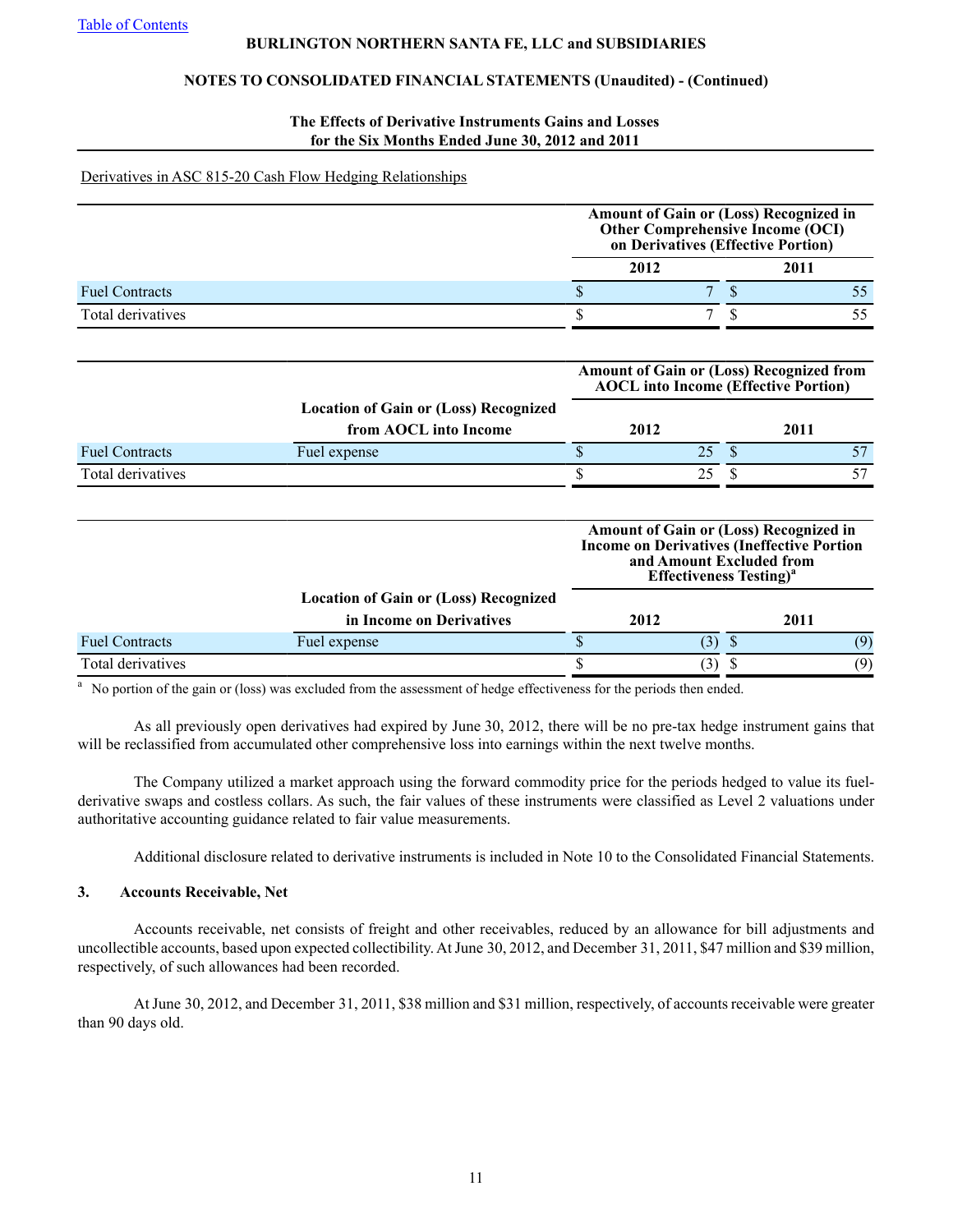## **NOTES TO CONSOLIDATED FINANCIAL STATEMENTS (Unaudited) - (Continued)**

#### **4. Other Intangible Assets and Liabilities**

|                                  | As of June 30, 2012             |  |                             |  | As of December 31, 2011         |                             |
|----------------------------------|---------------------------------|--|-----------------------------|--|---------------------------------|-----------------------------|
|                                  | <b>Gross Carrying</b><br>Amount |  | Accumulated<br>Amortization |  | <b>Gross Carrying</b><br>Amount | Accumulated<br>Amortization |
| Amortized intangible assets      | 2.013                           |  | 746 \$                      |  | $2.013 \quad$ \$                | 593                         |
| Amortized intangible liabilities | 2,056                           |  | 701                         |  | 2,056                           | 560                         |

Amortized intangible assets and liabilities were as follows (in millions):

Amortized intangible assets primarily consisted of internally developed software and franchise and customer assets. Amortized intangible liabilities primarily consisted of customer and shortline contracts which were in an unfavorable position at the date of Merger.

Amortized intangible assets and liabilities are amortized based on the estimated pattern in which the economic benefits are expected to be consumed or on a straight-line basis over their estimated economic lives.

Amortization of intangible assets and liabilities was as follows (in millions):

|                                        | Six Months Ended June 30, |      |     |  |  |
|----------------------------------------|---------------------------|------|-----|--|--|
|                                        | 2012                      | 2011 |     |  |  |
| Amortization of intangible assets      | 153                       |      |     |  |  |
| Amortization of intangible liabilities | 141                       |      | 147 |  |  |

Amortization of intangible assets and liabilities for the next five years is expected to approximate the following (in millions):

|                   |   | <b>Amortization of</b><br>intangible assets |          | <b>Amortization of</b><br>intangible liabilities |
|-------------------|---|---------------------------------------------|----------|--------------------------------------------------|
| Remainder of 2012 | S | 153                                         | \$.      | 141                                              |
| 2013              |   | 306                                         | <b>S</b> | 252                                              |
| 2014              | S | 306                                         | S        | 179                                              |
| 2015              |   | 54                                          | <b>S</b> | 115                                              |
| 2016              |   |                                             | <b>S</b> |                                                  |

## **5. Other Assets**

In July 2010, the Company entered into a low-income housing partnership (the Partnership) as the limited partner, holding a 99.9% interest in the Partnership. The Partnership is a variable interest entity (VIE), with the purpose of developing and operating low-income housing rental properties. Recovery of the Company's investment is accomplished through the utilization of lowincome housing tax credits and the tax benefits of Partnership losses. The general partner, who holds a 0.1% interest in the Partnership, is an unrelated third party and is responsible for controlling and managing the business and financial operation of the Partnership. As the Company does not have the power to direct the activities that most significantly impact the Partnership's economic performance, the Company is not the primary beneficiary and therefore, does not consolidate the Partnership. As of June 30, 2012, the assets of the unconsolidated Partnership totaled approximately \$500 million. The Company does not provide financial support to the Partnership that it was not previously contractually obligated to provide.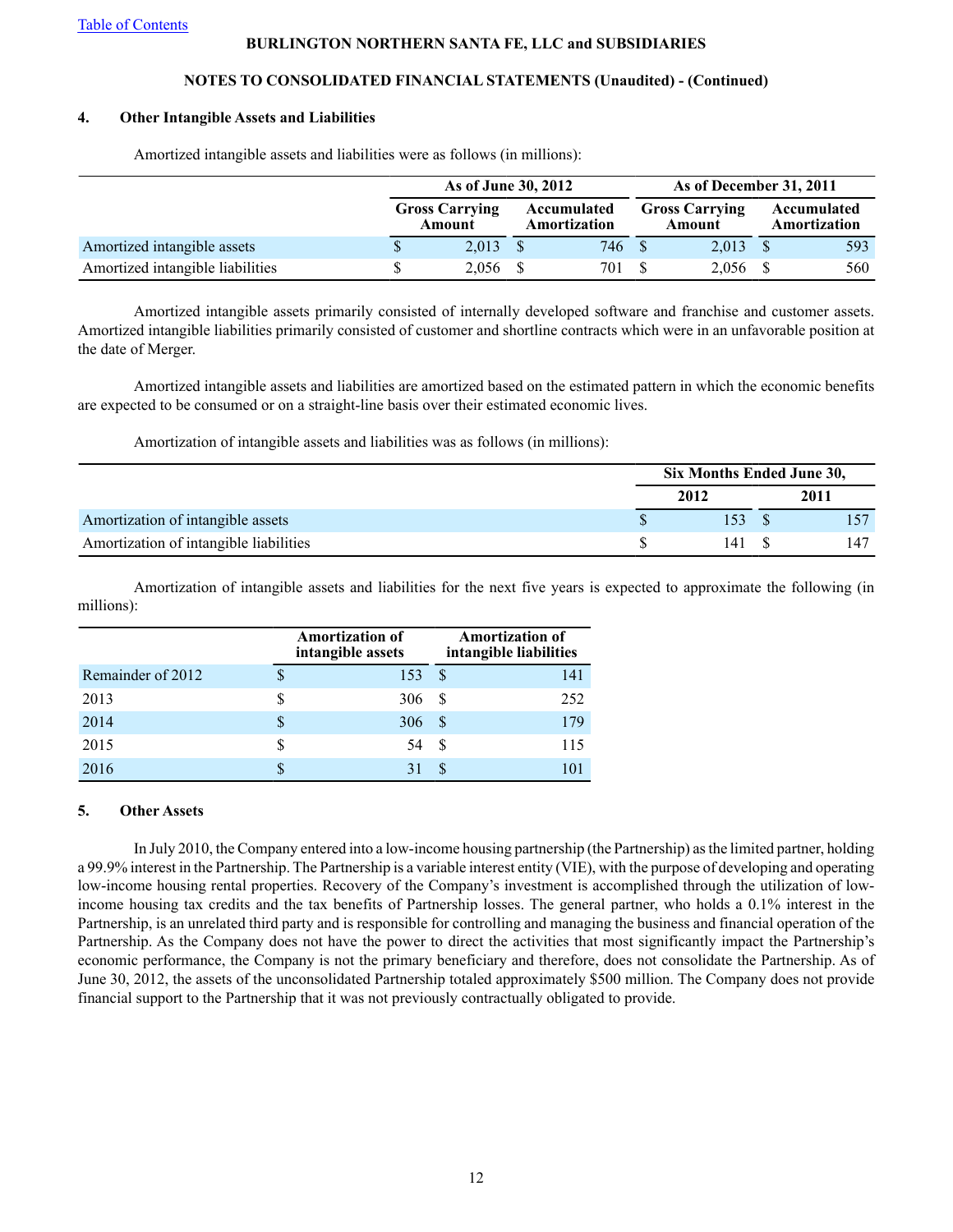## **NOTES TO CONSOLIDATED FINANCIAL STATEMENTS (Unaudited) - (Continued)**

The Company has accounted for its investment in the Partnership using the effective yield method. The risk of loss of the Company's investment in the Partnership is considered low as an affiliate of the general partner has provided certain guarantees of tax credits and minimum annual returns. The Company's maximum exposure to loss related to the Partnership is the unamortized investment balance. The following table provides information as of June 30, 2012 (in millions):

| <b>Unamortized</b><br>investment balance<br>classified as Other Assets |  | Remaining<br>commitments classified<br>as Other Liabilities |  |  |     |
|------------------------------------------------------------------------|--|-------------------------------------------------------------|--|--|-----|
| 469                                                                    |  | 48                                                          |  |  | 469 |

Of the remaining commitments, \$130 million is due at the end of 2012 and \$18 million is due at the end of 2013.

## **6. Debt**

#### **Notes and Debentures**

In March 2012, BNSF issued \$625 million of 3.05 percent debentures due March 15, 2022 and \$625 million of 4.40 percent debentures due March 15, 2042. The net proceeds from the sale of the debentures will be used for general corporate purposes, which may include but are not limited to working capital, capital expenditures, repayment of outstanding indebtedness and distributions.

In January 2012, the Board of Managers (the Board) of the Company authorized an additional \$1.5 billion of debt securities that may be issued pursuant to the debt shelf registration statement filed with the Securities and Exchange Commission (SEC). At June 30, 2012, \$1 billion remained authorized by the Board to be issued through the SEC debt shelf registration process.

The Company is required to maintain certain financial covenants in conjunction with \$500 million of certain issued and outstanding junior subordinated notes. As of June 30, 2012, the Company was in compliance with these covenants. In the event of non-compliance, the Company would be required to pay any accrued and unpaid interest.

## **Fair Value of Debt Instruments**

At June 30, 2012, and December 31, 2011, the fair value of BNSF's debt, excluding capital leases and unamortized gains on interest rate swaps, was \$14,068 million and \$12,947 million, respectively, while the book value, which also excludes capital leases and the associated unamortized fair value adjustment under acquisition method accounting related to capital leases and unamortized gains on interest rate swaps, was \$12,568 million and \$11,395 million, respectively. The fair value of BNSF's debt is primarily based on market value price models using observable market-based data for the same or similar issues, or on the estimated rates that would be offered to BNSF for debt of the same remaining maturities (Level 2 inputs). The fair value of the Company's cash equivalents approximates their carrying value due to the short-term maturities of these instruments.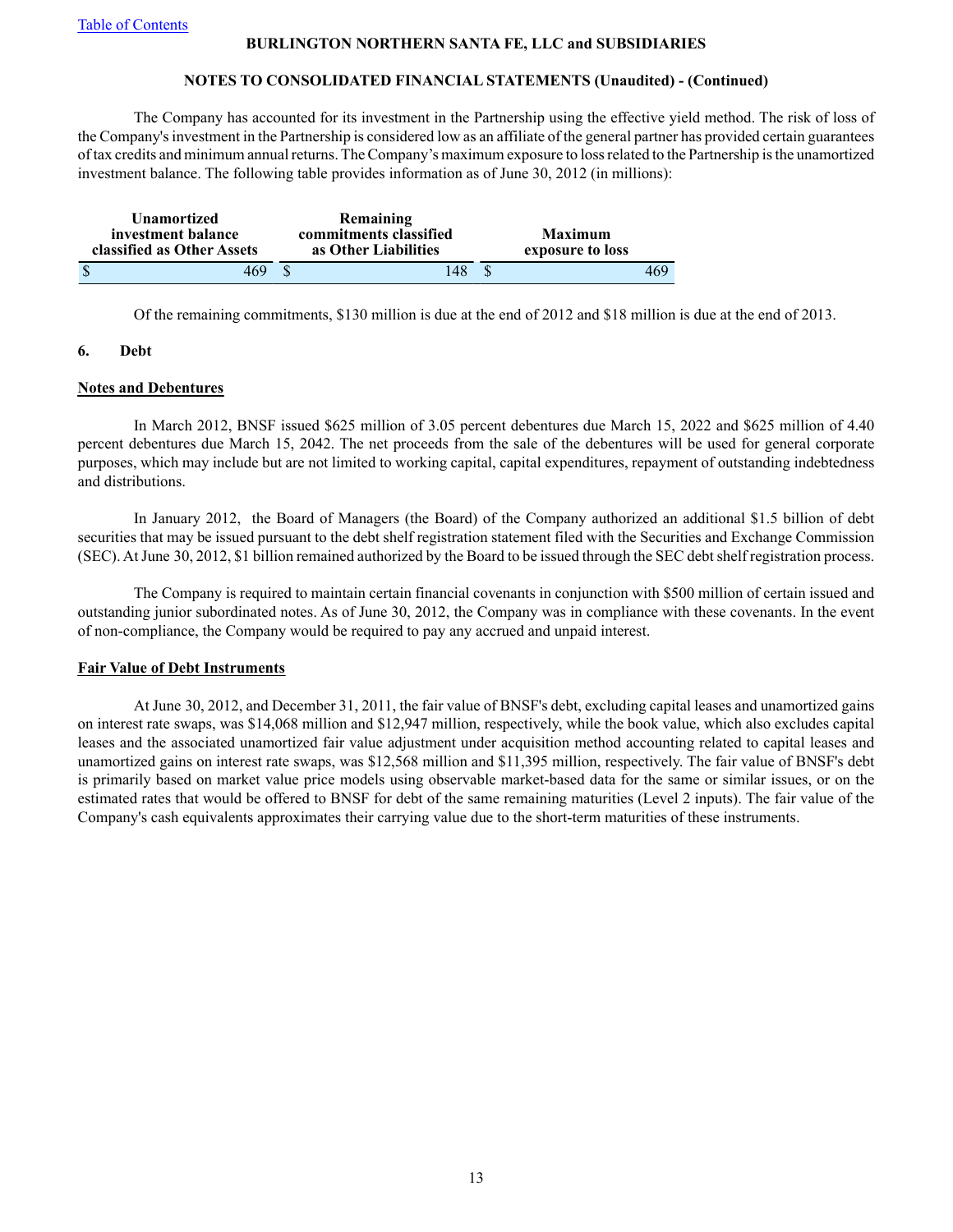## **NOTES TO CONSOLIDATED FINANCIAL STATEMENTS (Unaudited) - (Continued)**

#### **Guarantees**

As of June 30, 2012, BNSF Railway has not been called upon to perform under the guarantees specifically disclosed in this footnote and does not anticipate a significant performance risk in the foreseeable future.

Debt and other obligations of non-consolidated entities guaranteed by the Company as of June 30, 2012, were as follows (dollars in millions):

|                                         | Guarantees                             |                                          |                  |      |                                             |  |                                                   |                                        |                                   |
|-----------------------------------------|----------------------------------------|------------------------------------------|------------------|------|---------------------------------------------|--|---------------------------------------------------|----------------------------------------|-----------------------------------|
|                                         | <b>BNSF</b><br>Ownership<br>Percentage | <b>Principal</b><br>Amount<br>Guaranteed |                  |      | <b>Maximum</b><br>Future<br><b>Payments</b> |  | <b>Maximum</b><br>Recourse<br>Amount <sup>a</sup> | Remaining<br><b>Term</b><br>(in years) | Capitalized<br><b>Obligations</b> |
| Kinder Morgan Energy Partners,<br>L.P.  | $0.5\%$ \$                             |                                          | 190S             |      | 190S                                        |  |                                                   | Termination<br>of<br>Ownership \$      | 2 <sup>b</sup>                    |
| Chevron Phillips Chemical<br>Company LP | $-$ %                                  |                                          | N/A <sup>d</sup> |      | $N/A^d$                                     |  | $N/A^d$                                           | 5S                                     | 8 <sup>c</sup>                    |
| All other                               | $-$ % \$                               |                                          | 10               | - \$ | 15                                          |  |                                                   | Various                                |                                   |

Reflects the maximum amount the Company could recover from a third party other than the counterparty.

Reflects capitalized obligations that are recorded on the Company's Consolidated Balance Sheet.

Reflects the asset and corresponding liability for the fair value of these guarantees required by authoritative accounting guidance related to guarantees.

There is no cap to the liability that can be sought from BNSF for BNSF's negligence or the negligence of the indemnified party. However, BNSF could receive reimbursement from certain insurance policies if the liability exceeds a certain amount.

## *Kinder Morgan Energy Partners, L.P.*

Santa Fe Pacific Pipelines, Inc., an indirect, wholly-owned subsidiary of BNSF Railway, has a guarantee in connection with its remaining special limited partnership interest in Santa Fe Pacific Pipeline Partners, L.P. (SFPP), a subsidiary of Kinder Morgan Energy Partners, L.P., to be paid only upon default by the partnership. All obligations with respect to the guarantee will cease upon termination of ownership rights, which would occur upon a put notice issued by BNSF or the exercise of the call rights by the general partners of SFPP.

## *Chevron Phillips Chemical Company LP*

In the third quarter of 2007, BNSF Railway entered into an indemnity agreement with Chevron Phillips Chemical Company LP (Chevron Phillips), granting certain rights of indemnity from BNSF Railway, in order to facilitate access to a new storage facility. Under certain circumstances, payment under this obligation may be required in the event Chevron Phillips were to incur certain liabilities or other incremental costs resulting from trackage access.

## *All Other*

As of June 30, 2012, BNSF guaranteed \$10 million of debt. These guarantees expire between 2012 and 2026.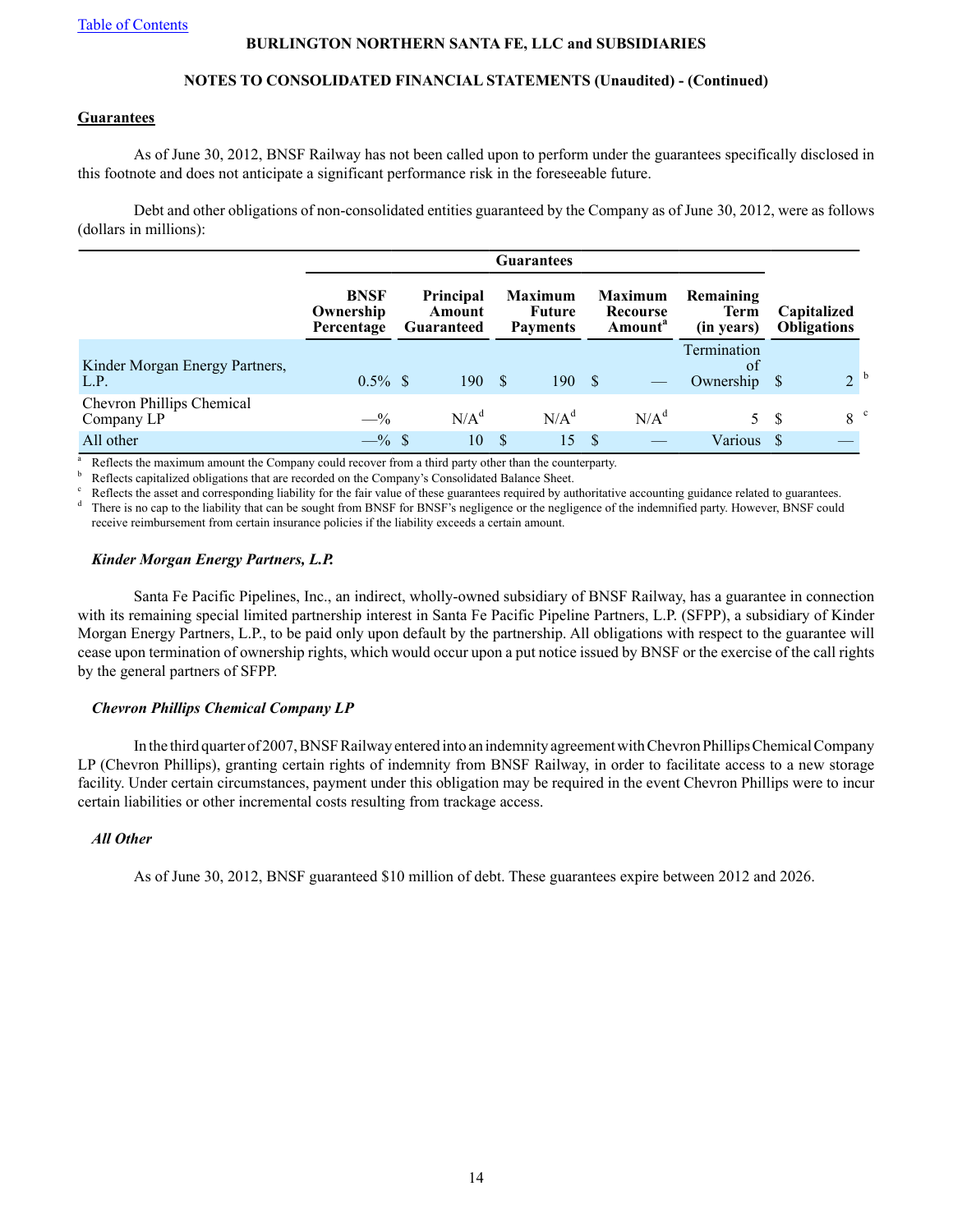#### **NOTES TO CONSOLIDATED FINANCIAL STATEMENTS (Unaudited) - (Continued)**

#### *Indemnities*

In the ordinary course of business, BNSF enters into agreements with third parties that include indemnification clauses. The Company believes that these clauses are generally customary for the types of agreements in which they are included. At times, these clauses may involve indemnification for the acts of the Company, its employees and agents, indemnification for another party's acts, indemnification for future events, indemnification based upon a certain standard of performance, indemnification for liabilities arising out of the Company's use of leased equipment or other property, or other types of indemnification. Despite the uncertainty whether events which would trigger the indemnification obligations would ever occur, the Company does not believe that these indemnity agreements will have a material adverse effect on the Company's results of operations, financial position or liquidity. Additionally, the Company believes that, due to lack of historical payment experience, the fair value of indemnities cannot be estimated with any amount of certainty. However, the fair value of any such amount would be immaterial to the Consolidated Financial Statements. Agreements that contain unique circumstances, particularly agreements that contain guarantees that indemnify for another party's acts, are disclosed separately if appropriate. Unless separately disclosed above, no fair value liability related to indemnities has been recorded in the Consolidated Financial Statements.

#### **Variable Interest Entities - Leases**

BNSF Railway has entered into various equipment lease transactions in which the structure of the lease contains VIEs. These VIEs were created solely for the lease transactions and have no other activities, assets or liabilities outside of the lease transactions. In some of the arrangements, BNSF Railway has the option to purchase some or all of the equipment at a fixed-price, thereby creating variable interests for BNSF Railway in the VIEs. The future minimum lease payments associated with the VIE leases were approximately \$4 billion as of June 30, 2012.

In the event the leased equipment is destroyed, BNSF Railway is obligated to either replace the equipment or pay a fixed loss amount. The inclusion of the fixed loss amount is a standard clause within equipment lease arrangements. Historically, BNSF Railway has not incurred significant losses related to this clause. As such, it is not anticipated that the maximum exposure to loss would materially differ from the future minimum lease payments.

BNSF Railway does not provide financial support to the VIEs that it was not previously contractually obligated to provide.

BNSF Railway maintains and operates the equipment based on contractual obligations within the lease arrangements, which set specific guidelines consistent within the industry. As such, BNSF Railway has no control over activities that could materially impact the fair value of the leased equipment. BNSF Railway does not hold the power to direct the activities of the VIEs and therefore does not control the ongoing activities that have a significant impact on the economic performance of the VIEs. Additionally, BNSF Railway does not have the obligation to absorb losses of the VIEs or the right to receive benefits of the VIEs that could potentially be significant to the VIEs. Depending on market conditions, the fixed-price purchase options could potentially provide benefit to the Company; however, any benefits potentially received from a fixed-price purchase option are expected to be minimal. Based on these factors, BNSF Railway is not the primary beneficiary of the VIEs. As BNSF Railway is not the primary beneficiary and the VIE leases are classified as operating leases, there are no assets or liabilities related to the VIEs recorded in the Company's Consolidated Balance Sheet.

#### **7. Commitments and Contingencies**

#### **Personal Injury**

Personal injury claims, including asbestos claims and employee work-related injuries and third-party injuries (collectively, other personal injury), are a significant expense for the railroad industry. Personal injury claims by BNSF Railway employees are subject to the provisions of the Federal Employers' Liability Act (FELA) rather than state workers' compensation laws. FELA's system of requiring the finding of fault, coupled with unscheduled awards and reliance on the jury system, contributed to increased expenses in past years. Other proceedings include claims by non-employees for punitive as well as compensatory damages. A few proceedings purport to be class actions. The variability present in settling these claims, including non-employee personal injury and matters in which punitive damages are alleged, could result in increased expenses in future years. BNSF has implemented a number of safety programs designed to reduce the number of personal injuries as well as the associated claims and personal injury expense.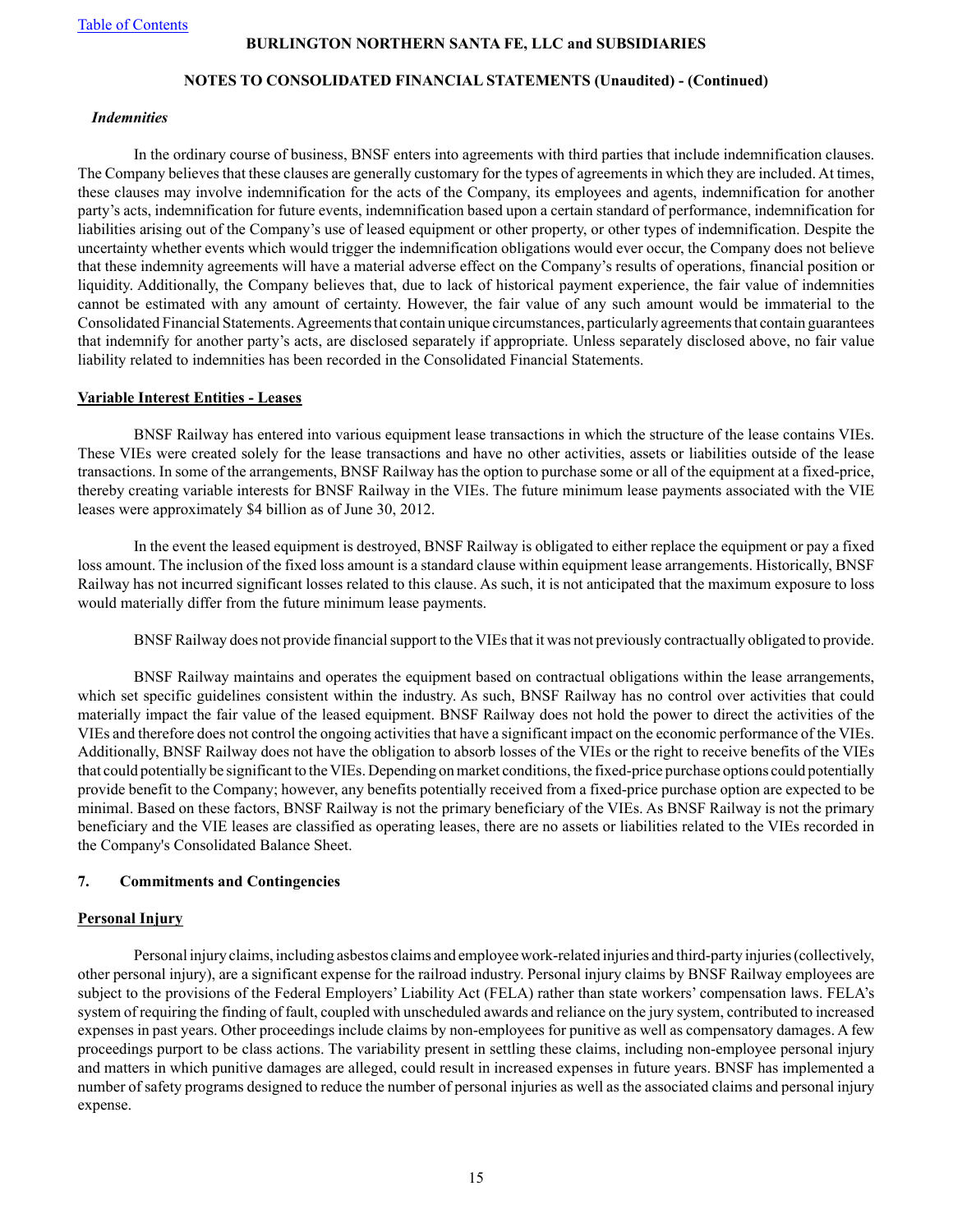#### **NOTES TO CONSOLIDATED FINANCIAL STATEMENTS (Unaudited) - (Continued)**

Other than the fair value adjustments recorded in the application of acquisition method accounting related to the Merger, as discussed in Note 1 to the Consolidated Financial Statements, BNSF records an undiscounted liability for personal injury claims when the expected loss is both probable and reasonably estimable. The liability and ultimate expense projections are estimated using standard actuarial methodologies. Liabilities recorded for unasserted personal injury claims are based on information currently available. Due to the inherent uncertainty involved in projecting future events such as the number of claims filed each year, developments in judicial and legislative standards and the average costs to settle projected claims, actual costs may differ from amounts recorded. Expense accruals and any required adjustments are classified as materials and other in the Consolidated Statements of Income.

#### *Asbestos*

The Company is party to a number of personal injury claims by employees and non-employees who may have been exposed to asbestos. The heaviest exposure for BNSF employees was due to work conducted in and around the use of steam locomotive engines that were phased out between the years of 1950 and 1967. However, other types of exposures, including exposure from locomotive component parts and building materials, continued after 1967 until they were substantially eliminated at BNSF by 1985.

BNSF assesses its unasserted asbestos liability exposure on an annual basis during the third quarter. BNSF determines its asbestos liability by estimating its exposed population, the number of claims likely to be filed, the number of claims that will likely require payment and the estimated cost per claim. Estimated filing and dismissal rates and average cost per claim are determined utilizing recent claim data and trends.

Throughout the year, BNSF monitors actual experience against the number of forecasted claims and expected claim payments and will record adjustments to the Company's estimates as necessary.

Based on BNSF's estimate of the potentially exposed employees and related mortality assumptions, it is anticipated that unasserted asbestos claims will continue to be filed through the year 2050. The Company recorded an amount for the full estimated filing period through 2050 because it had a relatively finite exposed population (former and current employees hired prior to 1985), which it was able to identify and reasonably estimate and about which it had obtained reliable demographic data (including age, hire date and occupation) derived from industry or BNSF specific data that was the basis for the study. BNSF projects that approximately 60, 80 and 95 percent of the future unasserted asbestos claims will be filed within the next 10, 15 and 25 years, respectively.

#### *Other Personal Injury*

BNSF estimates its other personal injury liability claims and expense quarterly based on the covered population, activity levels and trends in frequency and the costs of covered injuries. Estimates include unasserted claims except for certain repetitive stress and other occupational trauma claims that allegedly result from prolonged repeated events or exposure. Such claims are estimated on an as-reported basis because the Company cannot estimate the range of reasonably possible loss due to other nonwork related contributing causes of such injuries and the fact that continued exposure is required for the potential injury to manifest itself as a claim. BNSF has not experienced any significant adverse trends related to these types of claims in recent years.

BNSF monitors quarterly actual experience against the number of forecasted claims to be received, the forecasted number of claims closing with payment and expected claim payments. Adjustments to the Company's estimates are recorded quarterly as necessary or more frequently as new events or revised estimates develop.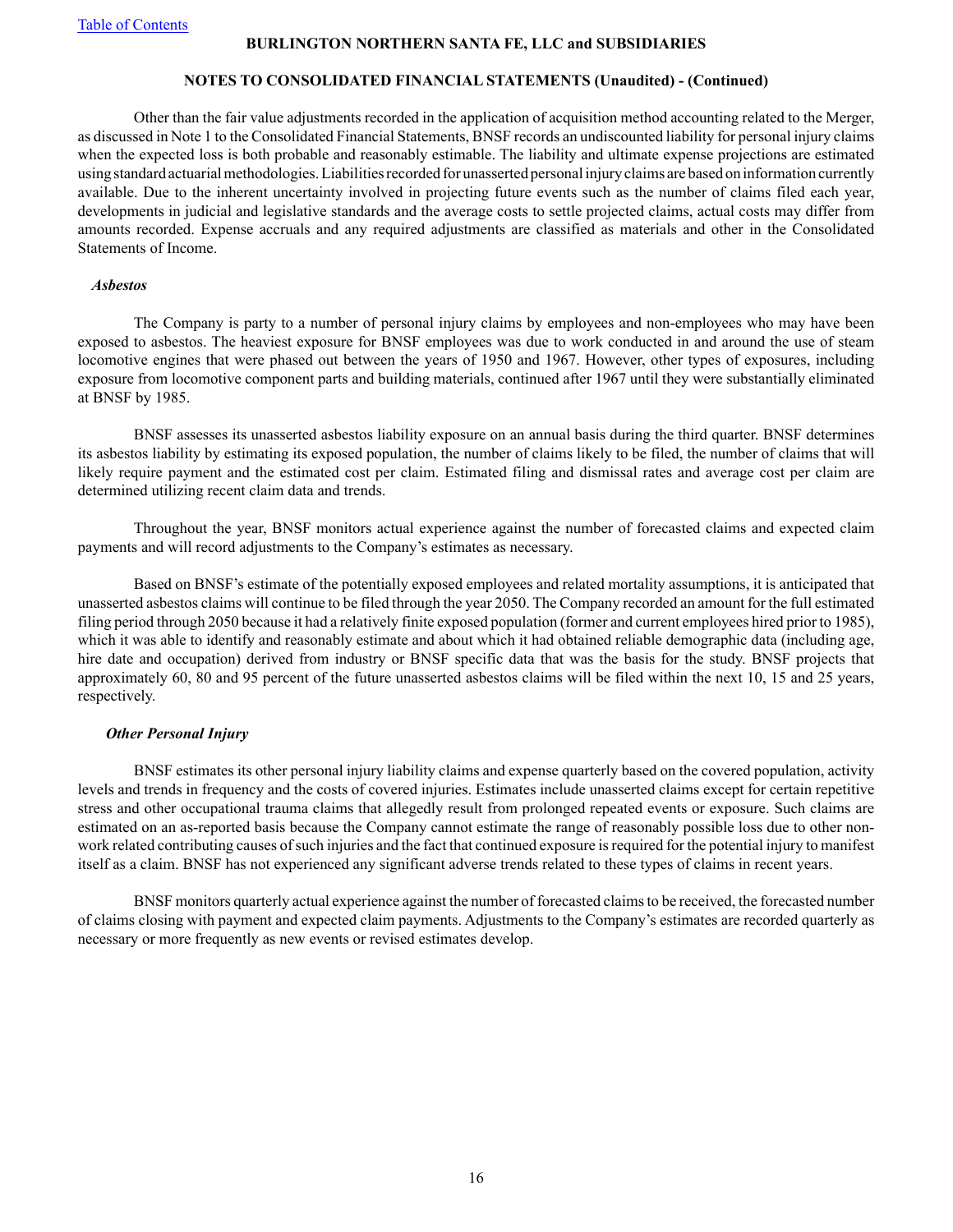## **NOTES TO CONSOLIDATED FINANCIAL STATEMENTS (Unaudited) - (Continued)**

The following tables summarize the activity in the Company's accrued obligations for asbestos and other personal injury matters (in millions):

|                   | Three Months Ended June 30, |  |      |  |  |  |
|-------------------|-----------------------------|--|------|--|--|--|
|                   | 2012                        |  | 2011 |  |  |  |
| Beginning balance | 506                         |  | 563  |  |  |  |
| Accruals          | 27                          |  | 36   |  |  |  |
| Payments          | (22)                        |  | (38) |  |  |  |
| Ending balance    | 511                         |  | 561  |  |  |  |

|                   | Six Months Ended June 30, |      |  |      |  |  |
|-------------------|---------------------------|------|--|------|--|--|
|                   |                           | 2012 |  | 2011 |  |  |
| Beginning balance |                           | 540  |  | 575  |  |  |
| Accruals          |                           | 50   |  | 43   |  |  |
| Payments          |                           | 79)  |  | (57) |  |  |
| Ending balance    |                           |      |  | 561  |  |  |

At June 30, 2012, \$115 million was included in current liabilities. In addition, defense and processing costs, which are recorded on an as-reported basis, were not included in the recorded liability. The Company is primarily self-insured for personal injury claims.

Because of the uncertainty surrounding the ultimate outcome of personal injury claims, it is reasonably possible that future costs to settle personal injury claims may range from approximately \$455 million to \$590 million. However, BNSF believes that the \$511 million recorded at June 30, 2012, is the best estimate of the Company's future obligation for the settlement of personal injury claims.

The amounts recorded by BNSF for personal injury liabilities were based upon currently known facts. Future events, such as the number of new claims to be filed each year, the average cost of disposing of claims, as well as the numerous uncertainties surrounding personal injury litigation in the United States, could cause the actual costs to be higher or lower than projected.

Although the final outcome of personal injury matters cannot be predicted with certainty, considering among other things the meritorious legal defenses available and liabilities that have been recorded, it is the opinion of BNSF that none of these items, when finally resolved, will have a material adverse effect on the Company's financial position or liquidity. However, the occurrence of a number of these items in the same period could have a material adverse effect on the results of operations in a particular quarter or fiscal year.

## *BNSF Insurance Company*

The Company has a consolidated, wholly-owned subsidiary, Burlington Northern Santa Fe Insurance Company, Ltd. (BNSF IC) that provides insurance coverage for certain risks, FELAclaims, railroad protective and force account insurance claims and certain excess general liability and property coverage, and certain other claims which are subject to reinsurance. BNSF IC has entered into annual reinsurance treaty agreements with several other companies. The treaty agreements insure workers compensation, general liability, auto liability and FELA risk. In accordance with the agreements, BNSF IC cedes a portion of its FELA exposure through the treaty and assumes a proportionate share of the entire risk. Each year BNSF IC reviews the objectives and performance of the treaty to determine its continued participation in the treaty. The treaty agreements provide for certain protections against the risk of treaty participants'non-performance. On an on-going basis, BNSF and/or the treaty manager reviews the credit-worthiness of each of the participants. BNSF does not believe its exposure to treaty participants' non-performance is material at this time. BNSF IC typically invests in time deposits and money market accounts. At June 30, 2012, there was \$484 million related to these third-party investments, which were classified as cash and cash equivalents on the Company's Consolidated Balance Sheet, as compared with \$500 million at December 31, 2011.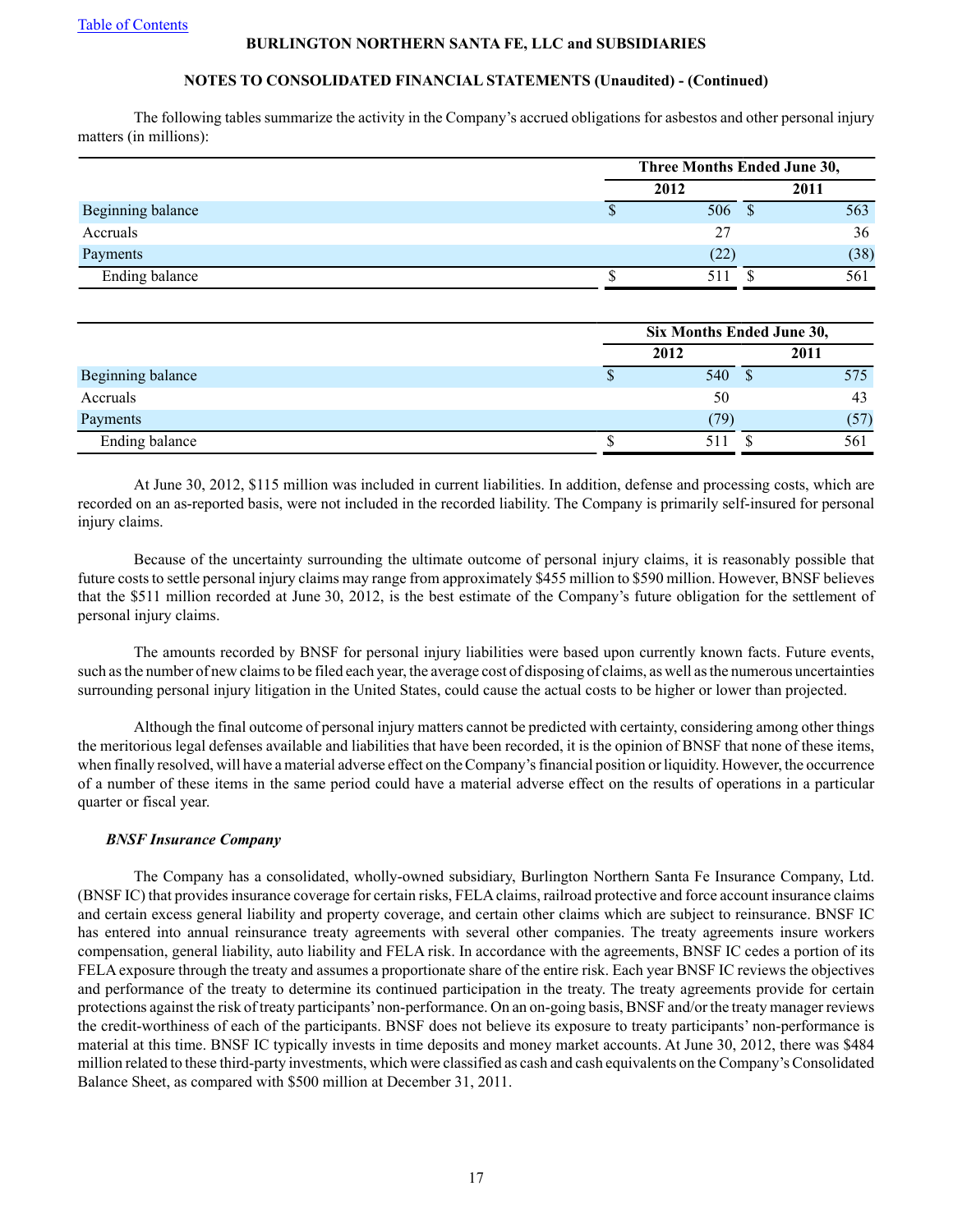#### **NOTES TO CONSOLIDATED FINANCIAL STATEMENTS (Unaudited) - (Continued)**

#### **Environmental**

The Company's operations, as well as those of its competitors, are subject to extensive federal, state and local environmental regulation. BNSF's operating procedures include practices to protect the environment from the risks inherent in railroad operations, which frequently involve transporting chemicals and other hazardous materials. Additionally, many of BNSF's land holdings are and have been used for industrial or transportation-related purposes or leased to commercial or industrial companies whose activities may have resulted in discharges onto the property. As a result, BNSF is subject to environmental cleanup and enforcement actions. In particular, the federal Comprehensive Environmental Response, Compensation and Liability Act of 1980 (CERCLA), also known as the Superfund law, as well as similar state laws, generally impose joint and several liability for cleanup and enforcement costs on current and former owners and operators of a site without regard to fault or the legality of the original conduct. BNSF has been notified that it is a potentially responsible party (PRP) for study and cleanup costs at Superfund sites for which investigation and remediation payments are or will be made or are yet to be determined (the Superfund sites) and, in many instances, is one of several PRPs. In addition, BNSF may be considered a PRP under certain other laws. Accordingly, under CERCLA and other federal and state statutes, BNSF may be held jointly and severally liable for all environmental costs associated with a particular site. If there are other PRPs, BNSF generally participates in the cleanup of these sites through costsharing agreements with terms that vary from site to site. Costs are typically allocated based on such factors as relative volumetric contribution of material, the amount of time the site was owned or operated and/or the portion of the total site owned or operated by each PRP.

BNSF is involved in a number of administrative and judicial proceedings and other mandatory cleanup efforts for 258 sites, including 19 Superfund sites, at which it is participating in the study or cleanup, or both, of alleged environmental contamination.

Liabilities for environmental cleanup costs are recorded when BNSF's liability for environmental cleanup is probable and reasonably estimable. Subsequent adjustments to initial estimates are recorded as necessary based upon additional information developed in subsequent periods. Environmental costs include initial site surveys and environmental studies as well as costs for remediation of sites determined to be contaminated.

BNSF estimates the ultimate cost of cleanup efforts at its known environmental sites on an annual basis during the third quarter. Ultimate cost estimates for environmental sites are based on current estimated percentage to closure ratios, possible remediation workplans and estimates of the costs and likelihood of each possible outcome, historical payment patterns, and benchmark patterns developed from data accumulated from industry and public sources, including the Environmental Protection Agency and other governmental agencies. These factors incorporate into the estimates experience gained from cleanup efforts at other similar sites.

Annual studies do not include: (i) contaminated sites of which the Company is not aware; (ii) additional amounts for third-party tort claims, which arise out of contaminants allegedly migrating from BNSF property, due to a limited number of sites; or (iii) natural resource damage claims. BNSF estimates third-party tort claims on a site by site basis when the liability for such claims is probable and reasonably estimable. BNSF's recorded liability for third-party tort claims as of June 30, 2012, was \$36 million.

On a quarterly basis, BNSF monitors actual experience against the forecasted remediation and related payments made on existing sites and conducts ongoing environmental contingency analyses, which consider a combination of factors including independent consulting reports, site visits, legal reviews and analysis of the likelihood of other PRP's participation in, and their ability to pay for, cleanup. Adjustments to the Company's estimates will continue to be recorded as necessary based on developments in subsequent periods. Additionally, environmental accruals, which are classified as materials and other in the Consolidated Statements of Income, include amounts for newly identified sites or contaminants, third-party claims and legal fees incurred for defense of third-party claims and recovery efforts.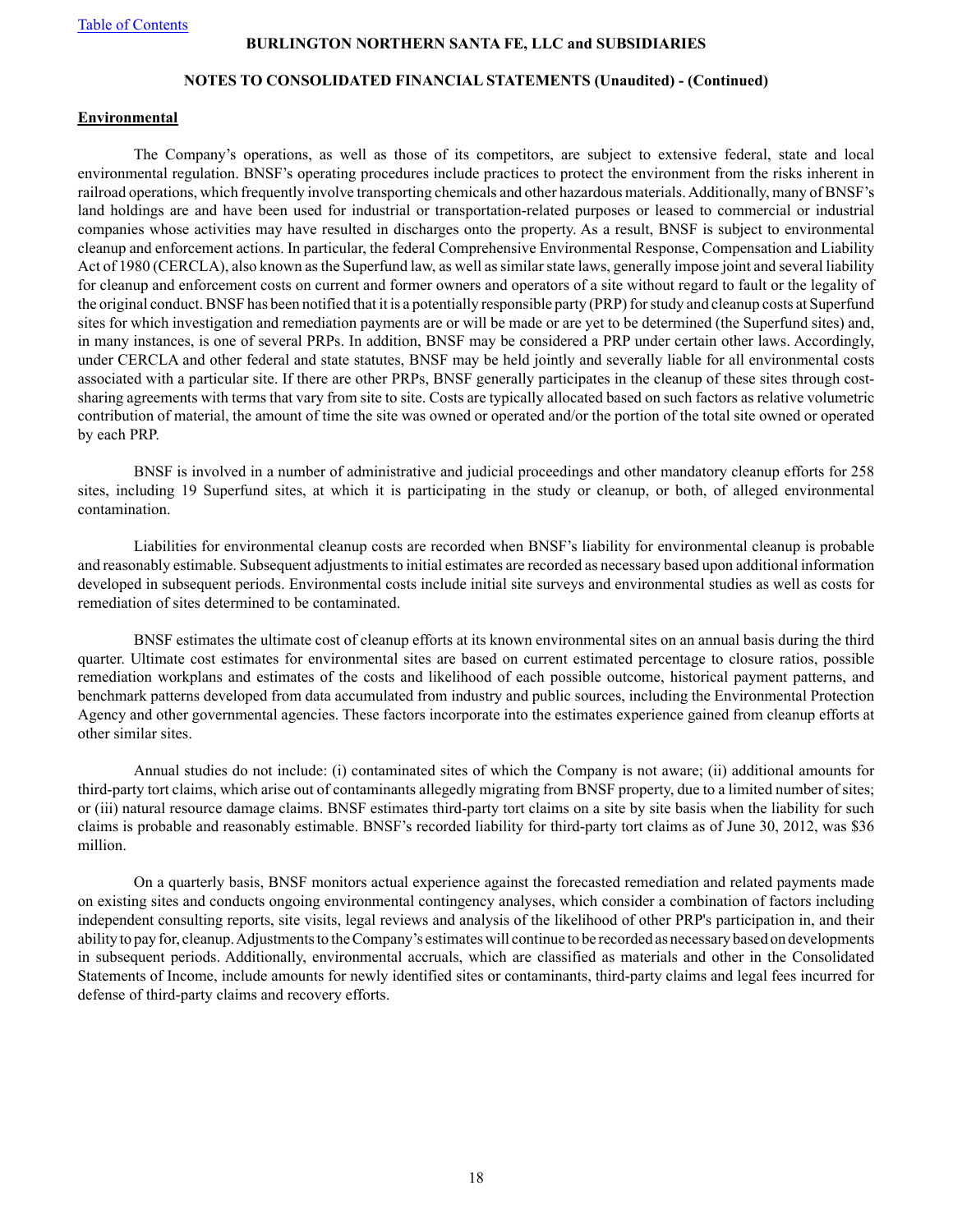## **NOTES TO CONSOLIDATED FINANCIAL STATEMENTS (Unaudited) - (Continued)**

The following tables summarize the activity in the Company's accrued obligations for environmental matters (in millions):

|                   | Three Months Ended June 30, |  |      |  |  |
|-------------------|-----------------------------|--|------|--|--|
|                   | 2012                        |  | 2011 |  |  |
| Beginning balance | 558                         |  | 571  |  |  |
| Accruals          | (14)                        |  |      |  |  |
| Payments          | (11)                        |  | (11) |  |  |
| Ending balance    | 533                         |  | 565  |  |  |

|                   |   | Six Months Ended June 30, |  |      |  |  |  |
|-------------------|---|---------------------------|--|------|--|--|--|
|                   |   | 2012                      |  | 2011 |  |  |  |
| Beginning balance | Φ | 570                       |  | 578  |  |  |  |
| Accruals          |   | (11)                      |  | 10   |  |  |  |
| Payments          |   | (26)                      |  | (23) |  |  |  |
| Ending balance    |   | 533                       |  | 565  |  |  |  |

At June 30, 2012, \$80 million was included in current liabilities.

In the second quarter of 2012, settlements with various parties resulted in a reduction in expense of approximately \$15 million.

BNSF's environmental liabilities are not discounted. BNSF anticipates that the majority of the accrued costs at June 30, 2012, will be paid over the next ten years, and no individual site is considered to be material.

Liabilities recorded for environmental costs represent BNSF's best estimate of its probable future obligation for the remediation and settlement of these sites and include both asserted and unasserted claims. Although recorded liabilities include BNSF's best estimate of all probable costs, without reduction for anticipated recoveries from third parties, BNSF's total cleanup costs at these sites cannot be predicted with certainty due to various factors such as the extent of corrective actions that may be required, evolving environmental laws and regulations, advances in environmental technology, the extent of other parties' participation in cleanup efforts, developments in ongoing environmental analyses related to sites determined to be contaminated and developments in environmental surveys and studies of contaminated sites.

Because of the uncertainty surrounding these factors, it is reasonably possible that future costs for environmental liabilities may range from approximately \$405 million to \$760 million. However, BNSF believes that the \$533 million recorded at June 30, 2012, is the best estimate of the Company's future obligation for environmental costs.

Although the final outcome of these environmental matters cannot be predicted with certainty, it is the opinion of BNSF that none of these items, when finally resolved, will have a material adverse effect on the Company's financial position or liquidity. However, the occurrence of a number of these items in the same period could have a material adverse effect on the results of operations in a particular quarter or fiscal year.

#### **Other Claims and Litigation**

In addition to asbestos, other personal injury and environmental matters discussed above, BNSF and its subsidiaries are also parties to a number of other legal actions and claims, governmental proceedings and private civil suits arising in the ordinary course of business, including those related to disputes and complaints involving certain transportation rates and charges. Some of the legal proceedings include claims for punitive as well as compensatory damages, and a few proceedings purport to be class actions. Although the final outcome of these matters cannot be predicted with certainty, considering among other things the meritorious legal defenses available and liabilities that have been recorded along with applicable insurance, BNSF currently believes that none of these items, when finally resolved, will have a material adverse effect on the Company's financial position or liquidity. However, an unexpected adverse resolution of one or more of these items could have a material adverse effect on the results of operations in a particular quarter or fiscal year.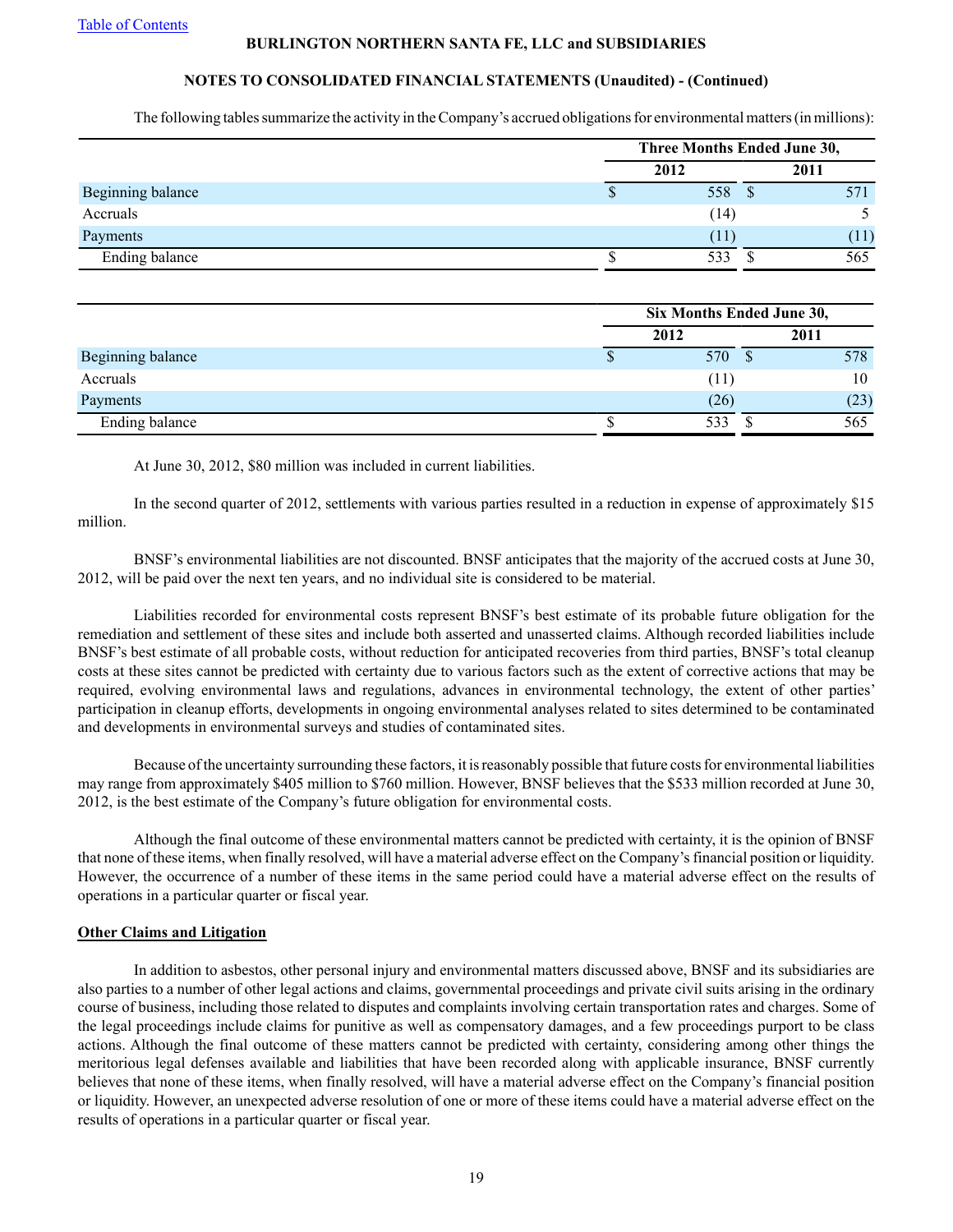## **NOTES TO CONSOLIDATED FINANCIAL STATEMENTS (Unaudited) - (Continued)**

## **8. Employment Benefit Plans**

Components of the net cost for the periods presented below for certain employee benefit plans were as follows (in millions):

| <b>Net Cost</b>                | <b>Pension Benefits</b>     |  |      |  |  |  |
|--------------------------------|-----------------------------|--|------|--|--|--|
|                                | Three Months Ended June 30, |  |      |  |  |  |
|                                | 2012                        |  | 2011 |  |  |  |
| Service cost                   |                             |  |      |  |  |  |
| Interest cost                  | 25                          |  | 25   |  |  |  |
| Expected return on plan assets | (29)                        |  | (30) |  |  |  |
| Amortization of net loss       |                             |  |      |  |  |  |
| Net cost recognized            | −                           |  |      |  |  |  |

| <b>Pension Benefits</b> |      |  |                           |  |  |
|-------------------------|------|--|---------------------------|--|--|
|                         |      |  |                           |  |  |
|                         | 2012 |  | 2011                      |  |  |
|                         | 19   |  | 16                        |  |  |
|                         | 50   |  |                           |  |  |
|                         | (59) |  | (60)                      |  |  |
|                         |      |  |                           |  |  |
|                         | 5    |  |                           |  |  |
|                         |      |  | Six Months Ended June 30, |  |  |

|                     | <b>Retiree Health and Welfare Benefits</b> |      |  |      |  |  |  |
|---------------------|--------------------------------------------|------|--|------|--|--|--|
|                     | Three Months Ended June 30,                |      |  |      |  |  |  |
| <b>Net Cost</b>     |                                            | 2012 |  | 2011 |  |  |  |
| Service cost        |                                            |      |  |      |  |  |  |
| Interest cost       |                                            |      |  |      |  |  |  |
| Net cost recognized |                                            |      |  |      |  |  |  |

|                          |                           | <b>Retiree Health and Welfare Benefits</b> |  |      |  |  |  |
|--------------------------|---------------------------|--------------------------------------------|--|------|--|--|--|
|                          | Six Months Ended June 30, |                                            |  |      |  |  |  |
| <b>Net Cost</b>          |                           | 2012                                       |  | 2011 |  |  |  |
| Service cost             |                           |                                            |  |      |  |  |  |
| Interest cost            |                           |                                            |  |      |  |  |  |
| Amortization of net loss |                           |                                            |  |      |  |  |  |
| Net cost recognized      |                           |                                            |  |      |  |  |  |

The Company is not required to make contributions to the BNSF Retirement Plan in 2012; however, the Company made a discretionary contribution of \$36 million in January 2012.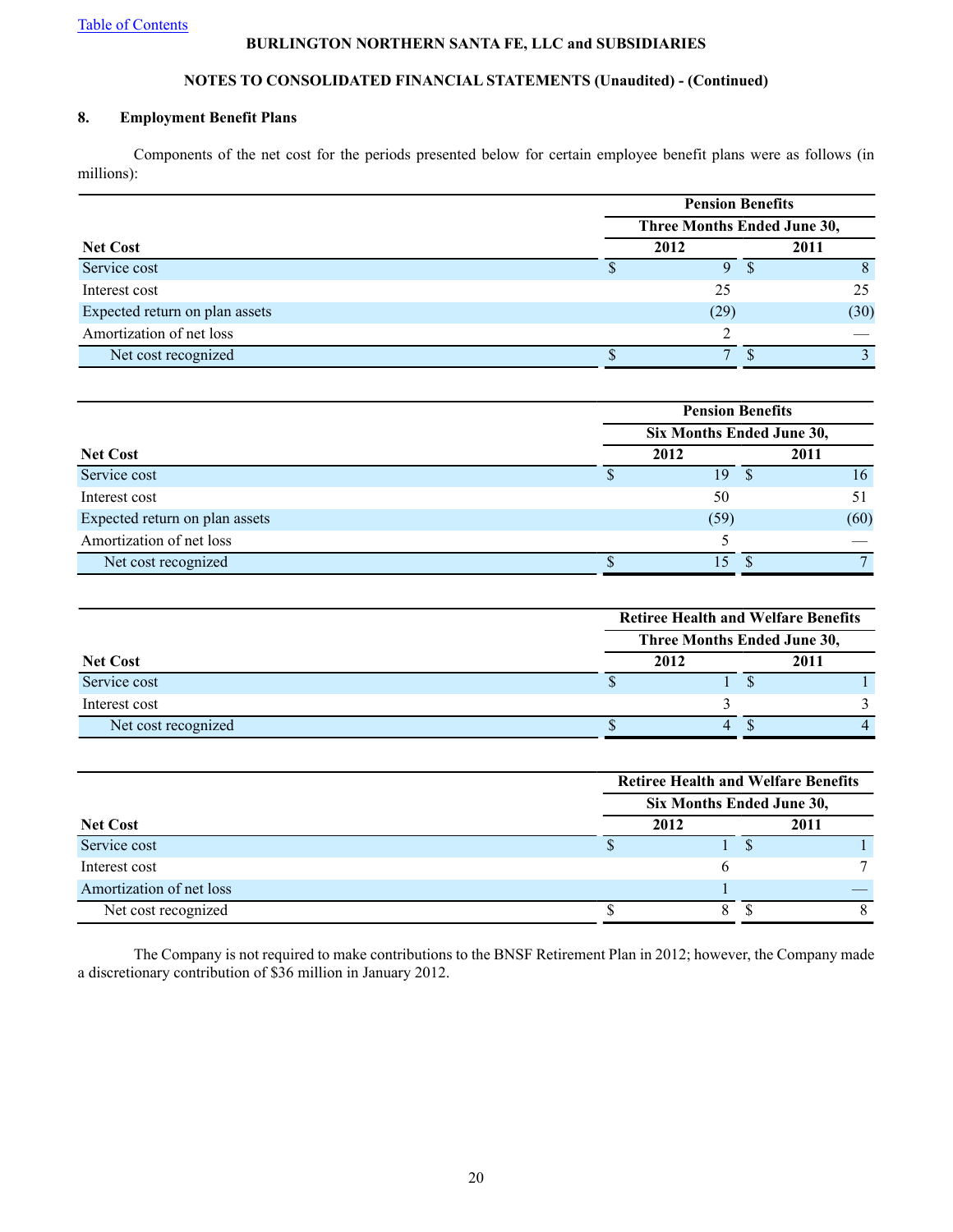## **NOTES TO CONSOLIDATED FINANCIAL STATEMENTS (Unaudited) - (Continued)**

### **9. Related Party Transactions**

The companies identified as affiliates of BNSF include Berkshire and its subsidiaries. During the six months ended June 30, 2012 and 2011, the Company declared and paid cash distributions of \$1.75 billion and \$2 billion to its parent company, respectively. For the six months ended June 30, 2012 and 2011, the Company received a tax refund of \$0 million and \$316 million from Berkshire and made tax payments of \$421 million and \$68 million to Berkshire, respectively.

## **10. Comprehensive Income**

Other comprehensive income refers to revenues, expenses, gains and losses that under generally accepted accounting principles are included in comprehensive income, a component of equity within the Consolidated Balance Sheets, rather than net income on the Consolidated Statements of Income. Under existing accounting standards, other comprehensive income may include, among other things, unrecognized gains and losses and prior service credit related to pension and other postretirement benefit plans and accounting for derivative financial instruments, which qualify for cash flow hedge accounting.

The following table provides the components of accumulated other comprehensive loss (in millions):

|                                                                                 | <b>June 30,</b><br>2012 | December 31,<br>2011 |
|---------------------------------------------------------------------------------|-------------------------|----------------------|
| Unrecognized prior service credit and actuarial losses, net of tax (see Note 8) | $(209)$ \$              | (213)                |
| Fuel hedge mark-to-market, net of tax (see Note 2)                              |                         |                      |
| Accumulated other comprehensive loss of equity method investees                 | (4)                     | (1)                  |
| Total accumulated other comprehensive loss                                      | $(213)$ \$              | (203)                |

## **11. Accounting Pronouncements**

No pronouncements materially affecting the Company's financial statements have been issued since the filing of the Company's 2011 Annual Report on Form 10-K.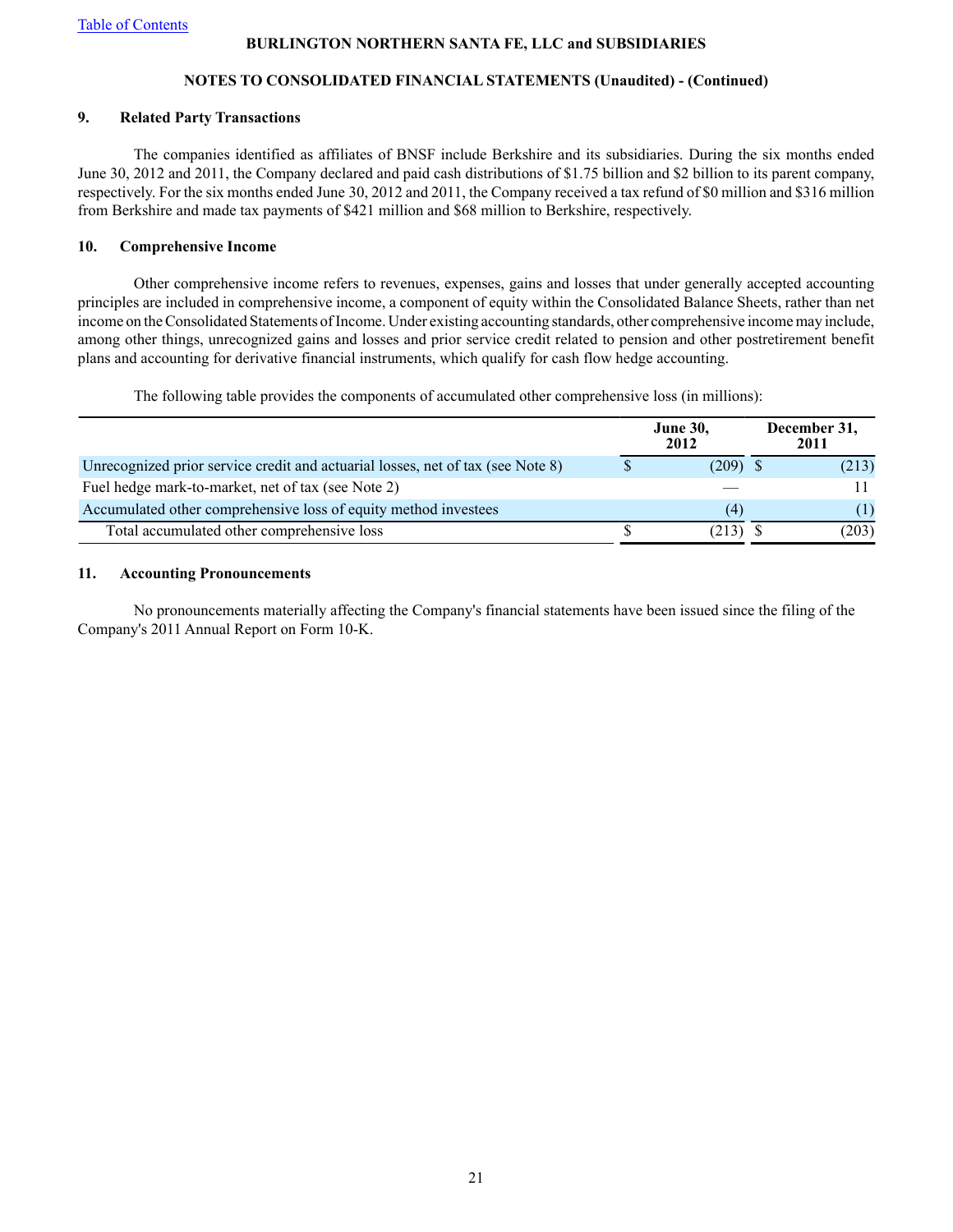#### <span id="page-21-0"></span>**Item 2. Management's Narrative Analysis of Results of Operations.**

Management's narrative analysis relates to the results of operations of Burlington Northern Santa Fe, LLC and its majorityowned subsidiaries (collectively BNSF, Registrant or Company). The principal operating subsidiary of BNSF is BNSF Railway Company (BNSF Railway) through which BNSF derives substantially all of its revenues. The following narrative analysis should be read in conjunction with the Consolidated Financial Statements and the accompanying notes.

The following narrative analysis of results of operations includes a comparative analysis of the six months ended June 30, 2012 and 2011.

#### **Results of Operations**

#### **Revenues Summary**

The following tables present BNSF's revenue information by business group:

|                                 |  | <b>Revenues (in millions)</b><br>Six Months Ended June 30, |  |       | Cars / Units (in thousands) |       |  |  |
|---------------------------------|--|------------------------------------------------------------|--|-------|-----------------------------|-------|--|--|
|                                 |  |                                                            |  |       | Six Months Ended June 30,   |       |  |  |
|                                 |  | 2012                                                       |  | 2011  | 2012                        | 2011  |  |  |
| <b>Consumer Products</b>        |  | 3,209                                                      |  | 2,827 | 2,347                       | 2,214 |  |  |
| <b>Industrial Products</b>      |  | 2,379                                                      |  | 1,936 | 811                         | 726   |  |  |
| Coal                            |  | 2,329                                                      |  | 2,412 | 1,048                       | 1,124 |  |  |
| <b>Agricultural Products</b>    |  | 1,840                                                      |  | 1,875 | 510                         | 543   |  |  |
| <b>Total Freight Revenues</b>   |  | 9.757                                                      |  | 9,050 | 4,716                       | 4,607 |  |  |
| <b>Other Revenues</b>           |  | 307                                                        |  | 273   |                             |       |  |  |
| <b>Total Operating Revenues</b> |  | 10.064                                                     |  | 9,323 |                             |       |  |  |

|                               | <b>Average Revenue Per Car / Unit</b> |                           |   |       |  |  |
|-------------------------------|---------------------------------------|---------------------------|---|-------|--|--|
|                               |                                       | Six Months Ended June 30, |   |       |  |  |
|                               |                                       | 2012                      |   | 2011  |  |  |
| <b>Consumer Products</b>      | S                                     | 1,367                     | S | 1,277 |  |  |
| <b>Industrial Products</b>    |                                       | 2,933                     |   | 2,667 |  |  |
| Coal                          |                                       | 2,222                     |   | 2,146 |  |  |
| <b>Agricultural Products</b>  |                                       | 3,608                     |   | 3,453 |  |  |
| <b>Total Freight Revenues</b> |                                       | 2.069                     | S | 1,964 |  |  |

#### **Fuel Surcharges**

Freight revenues include both revenue for transportation services and fuel surcharges. BNSF's fuel surcharge program is intended to recover its incremental fuel costs when fuel prices exceed a threshold fuel price. Fuel surcharges are calculated differently depending on the type of commodity transported. BNSF has two standard fuel surcharge programs – Percent of Revenue and Mileage-Based. In addition, in certain commodities, fuel surcharge is calculated using a fuel price from a time period that can be up to 60 days earlier. In a period of volatile fuel prices or changing customer business mix, changes in fuel expense and fuel surcharge may significantly differ.

The following table presents fuel surcharge and fuel expense information (in millions):

|                                 | Six Months Ended June 30, |  |       |  |
|---------------------------------|---------------------------|--|-------|--|
|                                 | 2012                      |  | 2011  |  |
| Total fuel expense <sup>a</sup> | 2.197                     |  | 2,035 |  |
| <b>BNSF</b> fuel surcharges     | .404                      |  | 267,، |  |

<sup>a</sup> Total fuel expense includes locomotive and non-locomotive fuel as well as gains and losses from fuel derivatives, which do not impact the fuel surcharge program.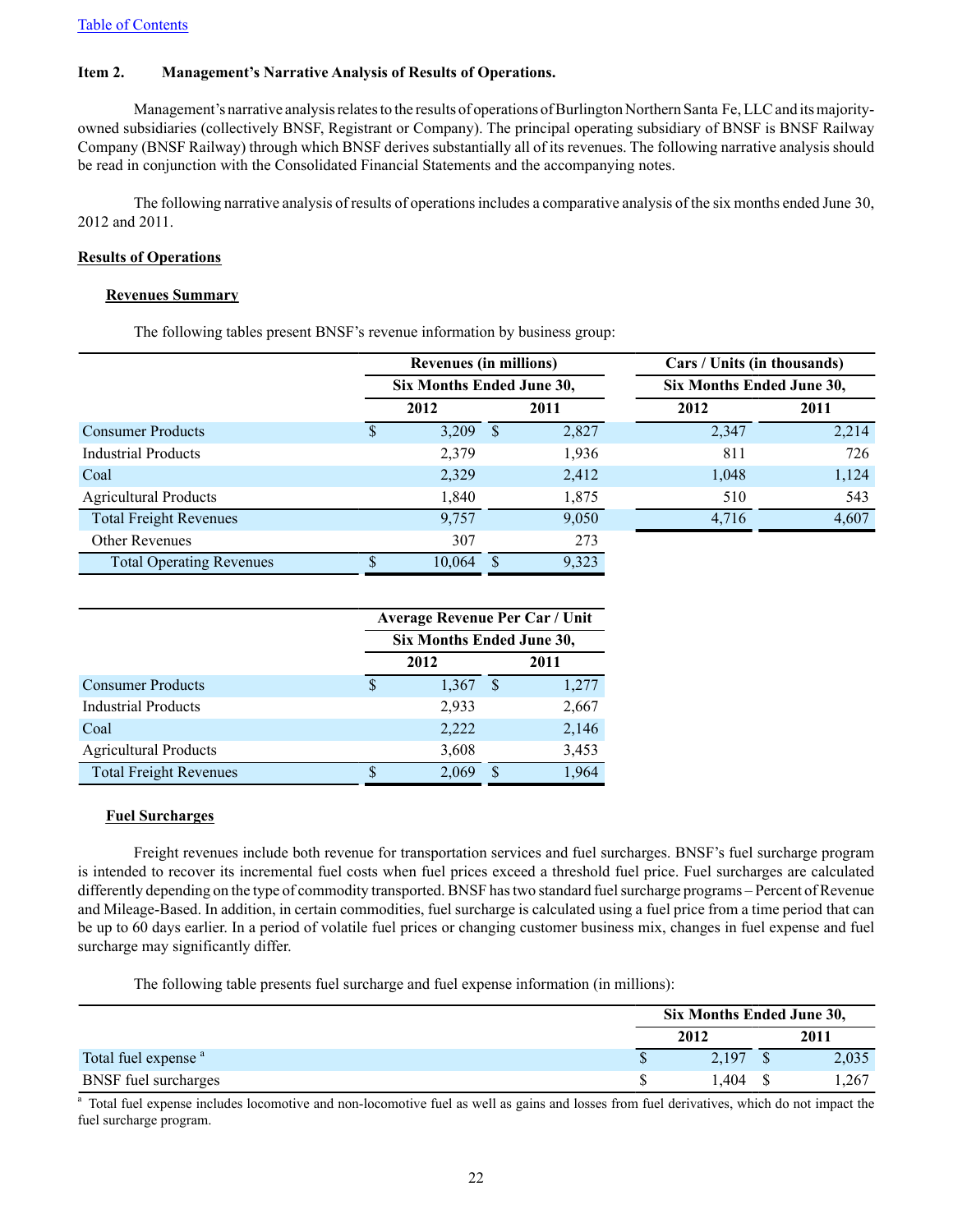## *Six Months Ended June 30, 2012, vs the Six Months Ended June 30, 2011*

#### **Revenues**

Revenues for the six months ended June 30, 2012, were \$10,064 million, up 8 percent as compared with the six months ended June 30, 2011. The increase in revenues is due to the following changes in underlying trends in revenues:

> Average revenue per car / unit increased for all business units as a result of increased rate per car / unit and higher fuel surcharges, which was driven by increased fuel prices.

In addition to an increase in average revenue per car / unit, the following changes in underlying trends in volumes also impacted the change in revenues:

- Consumer Products unit volumes increased primarily due to higher domestic intermodal volumes as a result of highway conversion to rail and higher automotive volumes due to increased North American auto sales and automakers rebuilding inventory levels.
- Coal unit volumes decreased primarily due to a decrease in coal demand as a result of low natural gas prices, a  $\blacksquare$ mild winter and spring and rising utility stockpiles.
- Industrial Products unit volumes increased primarily due to increased shipments of petroleum products and of construction products, principally sand and steel.
- Agricultural Products unit volumes decreased primarily due to a decrease in wheat exports, partially offset by higher soybeans and U.S. domestic corn shipments.

## **Expenses**

Operating expenses for the six months ended June 30, 2012, were \$7,361 million, an increase of \$351 million, or 5 percent, as compared with the six months ended June 30, 2011. Asignificant portion of this increase is due to the following changes in underlying trends in expenses:

- Increased unit volumes contributed to the increase in compensation and benefits expense.
- Higher fuel prices and volume, partially offset by improved fuel efficiency, accounted for the majority of the increase in fuel expenses.
- Purchased services expenses increased due to higher volume-related costs, including purchased transportation for BNSF Logistics, a wholly-owned third-party logistics company, and increased equipment maintenance costs.
- There were no significant changes in underlying trends for depreciation and amortization, equipment rents and  $\blacksquare$ materials and other expense.
- Interest expense increased due to a higher average debt balance.
- The effective tax rate was 37.2 percent and 36.3 percent for the six months ended June 30, 2012 and 2011, respectively. The 2012 effective tax rate includes a favorable federal audit settlement while the 2011 effective tax rate includes favorable state law tax changes.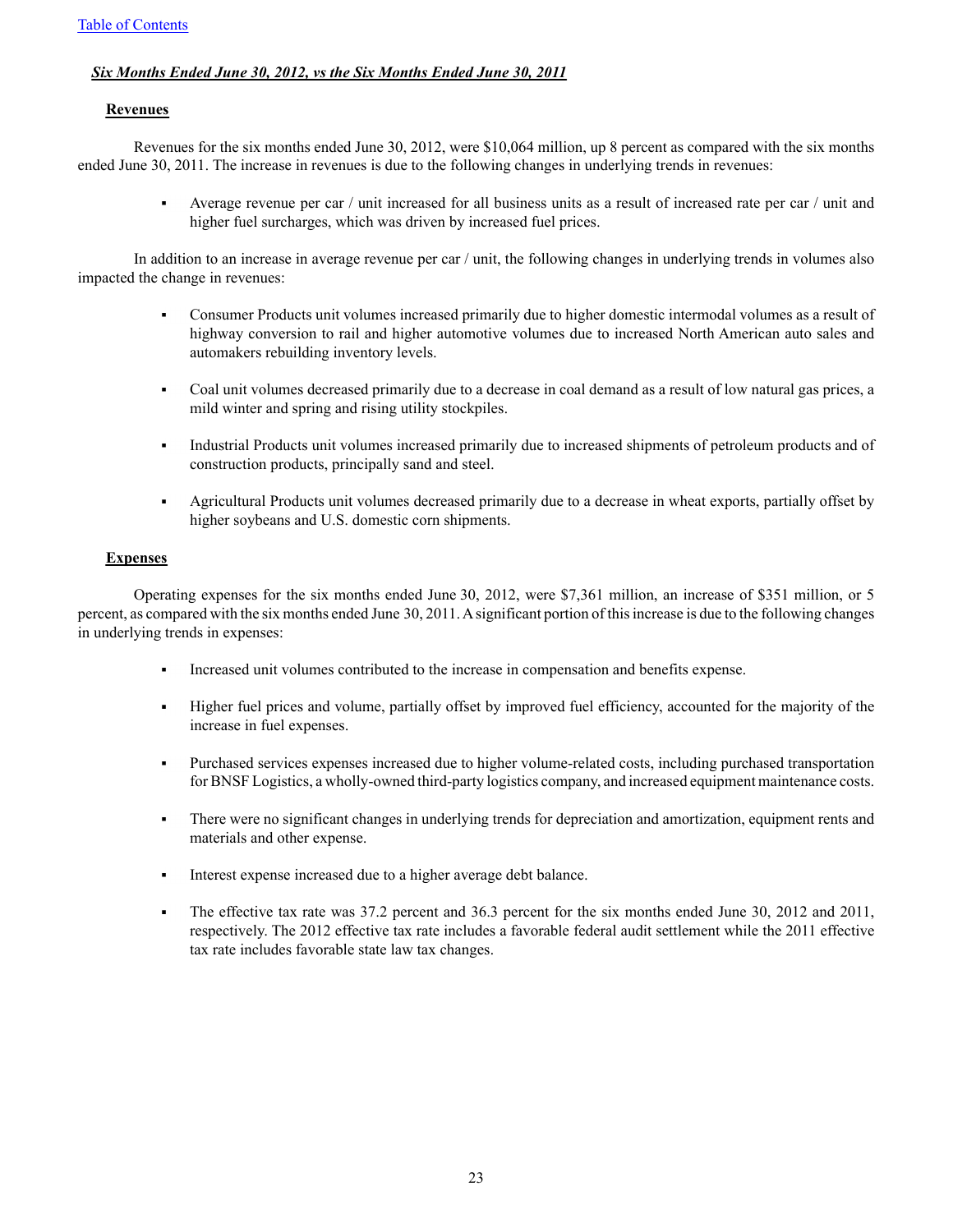#### **Forward-Looking Information**

To the extent that statements made by the Company relate to the Company's future economic performance or business outlook, projections or expectations of financial or operational results, or refer to matters that are not historical facts, such statements are "forward-looking" statements within the meaning of the federal securities laws.

Forward-looking statements involve a number of risks and uncertainties, and actual performance or results may differ materially. For a discussion of material risks and uncertainties that the Company faces, see the discussion in Item 1A, "Risk Factors," of the Company's Annual Report on Form 10-K. Important factors that could cause actual results to differ materially include, but are not limited to, the following:

• **Economic and industry conditions:** material adverse changes in economic or industry conditions, both in the United States and globally; volatility in the capital or credit markets including changes affecting the timely availability of and cost of capital; changes in customer demand, effects of adverse economic conditions affecting shippers or BNSF's supplier base, and effects due to more stringent regulatory policies such as the regulation of carbon dioxide emissions that could reduce the demand for coal or governmental tariffs or subsidies that could affect the demand for grain, the continuing impact of low natural gas prices on coal demand for electric power plants, changes in fuel prices and other key materials and disruptions in supply chains for these materials; competition and consolidation within the transportation industry; and changes in crew availability, labor and benefits costs and labor difficulties, including stoppages affecting either BNSF's operations or customers' abilities to deliver goods to BNSF for shipment.

• **Legal, legislative and regulatory factors:** developments and changes in laws and regulations, including those affecting train operations or the marketing of services; the ultimate outcome of shipper and rate claims subject to adjudication; or claims, investigations or litigation alleging violations of the antitrust laws; increased economic regulation of the rail industry through legislative action and revised rules and standards applied by the U.S. Surface Transportation Board in various areas including rates and services; developments in environmental investigations or proceedings with respect to rail operations or current or past ownership or control of real property or properties owned by others impacted by BNSF operations; losses resulting from claims and litigation relating to personal injuries, asbestos and other occupational diseases; the release of hazardous materials, environmental contamination and damage to property; regulation, restrictions or caps, or other controls of diesel emissions that could affect operations or increase costs; the availability of adequate insurance to cover the risks associated with operations.

• **Operating factors:** changes in operating conditions and costs; operational and other difficulties in implementing positive train control technology, including increased compliance or operational costs or penalties; restrictions on development and expansion plans due to environmental concerns; constraints due to the nation's aging infrastructure; disruptions to BNSF Railway's technology network (including computer systems, communications equipment and software), such as cybersecurity intrusions, misappropriation of assets or sensitive information, corruption of data or operations disruptions; as well as natural events such as severe weather, fires, floods and earthquakes or man-made or other disruptions of BNSF Railway's or other railroads' operating systems, structures, or equipment including the effects of acts of terrorism on the Company's system or other railroads'systems or other links in the transportation chain.

The Company cautions against placing undue reliance on forward-looking statements, which reflect its current beliefs and are based on information currently available to it as of the date a forward-looking statement is made. The Company undertakes no obligation to revise forward-looking statements to reflect future events, changes in circumstances, or changes in beliefs. In the event the Company does update any forward-looking statement, no inference should be made that the Company will make additional updates with respect to that statement, related matters, or any other forward-looking statements.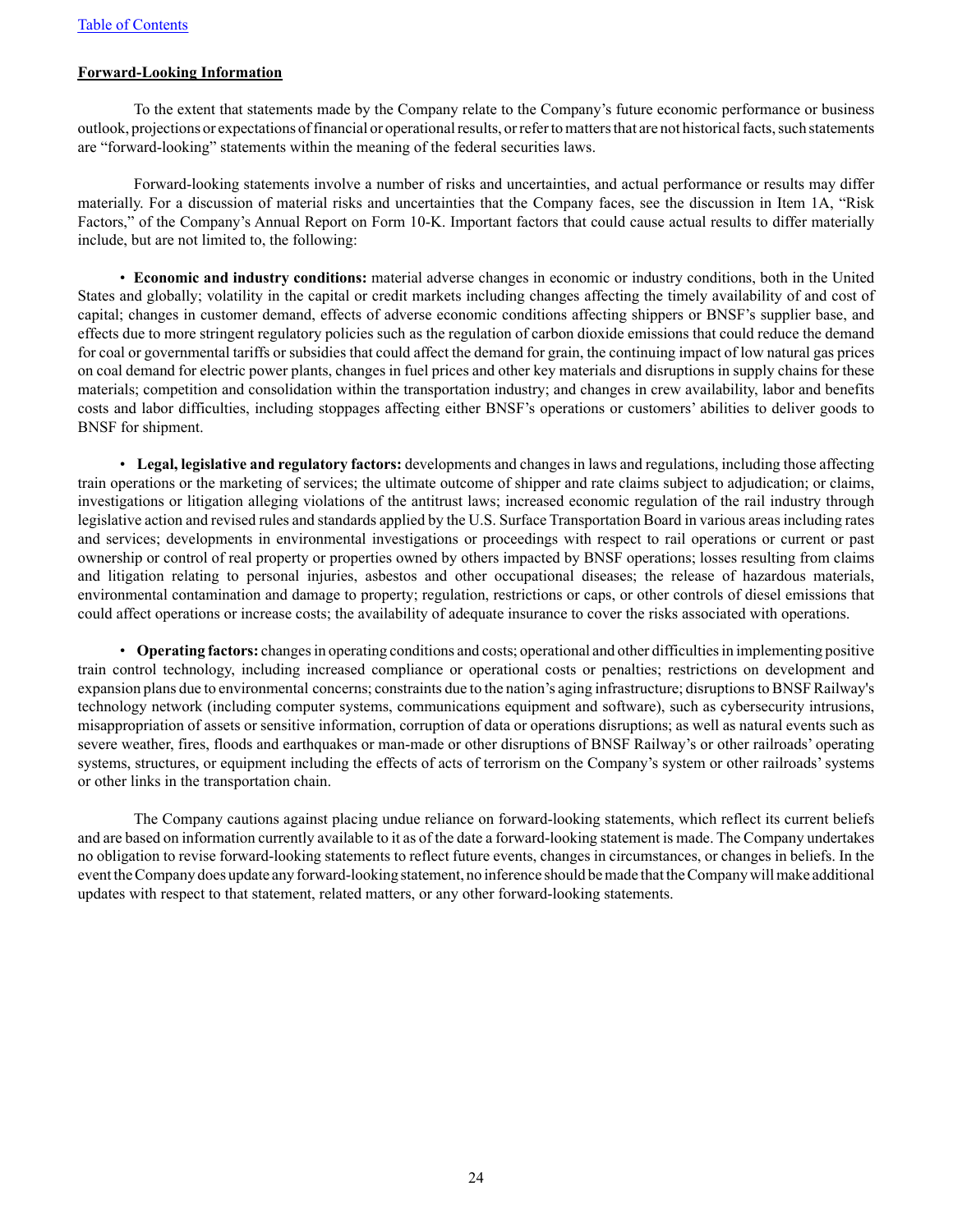## <span id="page-24-0"></span>**Item 4. Controls and Procedures.**

Based on their evaluation as of the end of the period covered by this quarterly report on Form 10-Q, BNSF's principal executive officer and principal financial officer have concluded that BNSF's disclosure controls and procedures (as defined in Rules 13a-15(e) and 15d-15(e) of the Securities Exchange Act of 1934) are effective to ensure that information required to be disclosed by BNSF in the reports that it files or submits under the Securities Exchange Act of 1934 is recorded, processed, summarized, and reported within the time periods specified in Securities and Exchange Commission rules and forms and that such information is accumulated and communicated to BNSF's management, including its principal executive and principal financial officers, as appropriate to allow timely decisions regarding required disclosure. Additionally, as of the end of the period covered by this report, BNSF's principal executive officer and principal financial officer have concluded that there have been no changes in BNSF's internal control over financial reporting that occurred during BNSF's second fiscal quarter that have materially affected, or are reasonably likely to materially affect, BNSF's internal control over financial reporting.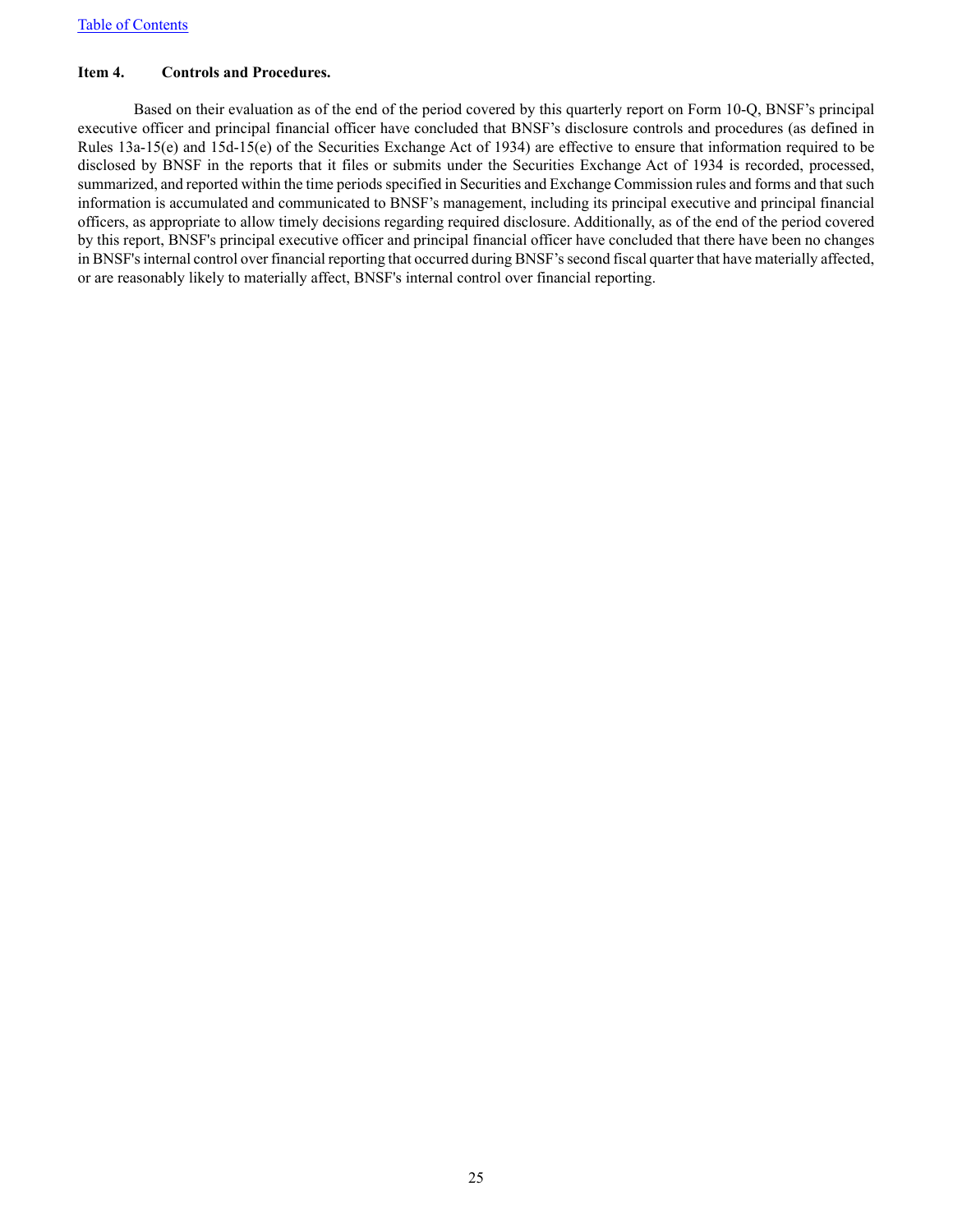#### **PART II OTHER INFORMATION**

#### <span id="page-25-0"></span>**Item 1. Legal Proceedings.**

As disclosed in the Company's Form 10-K, BNSF Railway Company and other Class I railroads have been subject since May 2007, to some 30 similar class action complaints alleging that they have conspired to fix fuel surcharges with respect to unregulated freight transportation services in violation of the antitrust laws. The complaints seek injunctive relief and unspecified treble damages. These cases were consolidated in the federal district court of the District of Columbia for coordinated or consolidated pretrial proceedings (*In re: Rail Freight Fuel Surcharge Antitrust Litigation*, MDL No. 1869). Consolidated amended class action complaints were filed against BNSF Railway Company and three other Class I railroads in April 2008. On June 21, 2012, the court certified the class sought by the plaintiffs. As a result, with some exceptions, rail customers who paid a fuel surcharge on non-Surface Transportation Board regulated traffic between July 2003 and December 2008, are part of a class that, subject to appeal, can be tried jointly in a single case. The Company believes that these claims are without merit and continues to defend against the allegations vigorously. The Company does not believe that the outcome of these proceedings will have a material effect on its financial condition, results of operations or liquidity.

#### <span id="page-25-1"></span>**Item 6. Exhibits.**

See Index to Exhibits on page E-1 for a description of the exhibits filed as part of this report.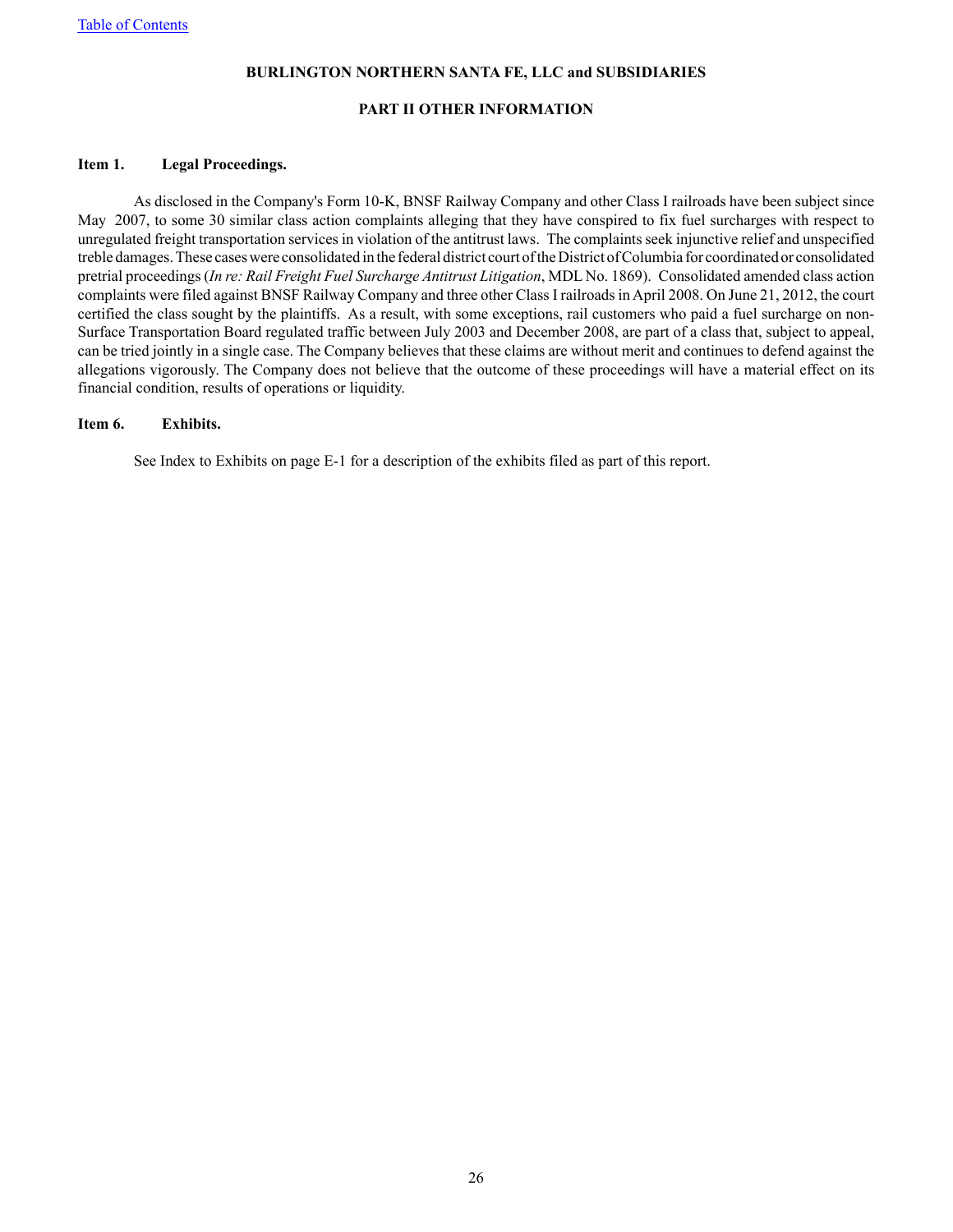## **SIGNATURES**

<span id="page-26-0"></span>Pursuant to the requirements of the Securities Exchange Act of 1934, the registrant has duly caused this report to be signed on its behalf by the undersigned thereunto duly authorized.

> BURLINGTON NORTHERN SANTA FE, LLC (Registrant)

By:  $\frac{1}{s}$  Thomas N. Hund

**Thomas N. Hund Executive Vice President and Chief Financial Officer (On behalf of the Registrant and as principal financial officer)**

Date: August 3, 2012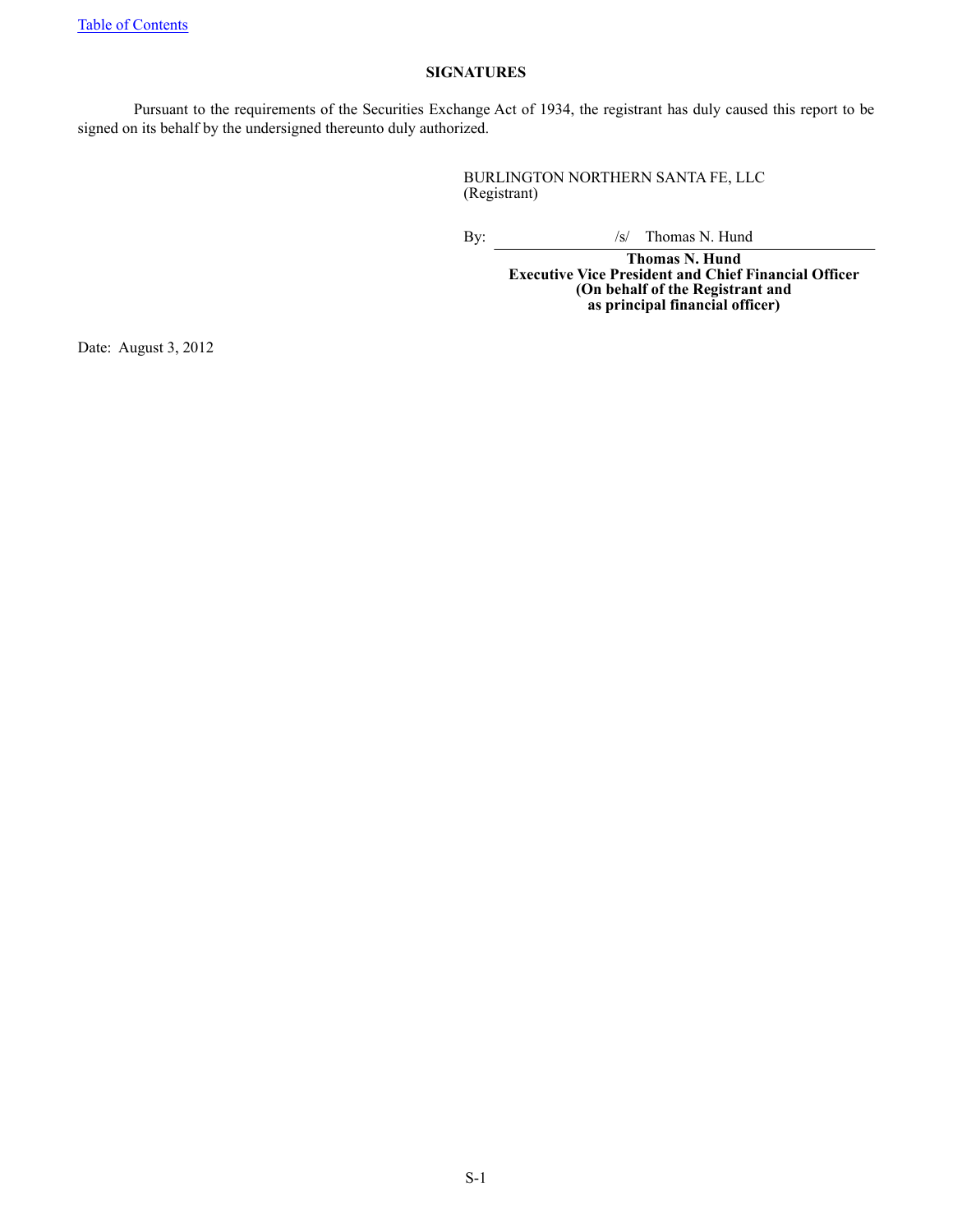## **Exhibit Index**

<span id="page-27-0"></span>

|      |                                                                                                                                                                                                                                                                                             | <b>Incorporated by Reference</b><br>(if applicable) |           |           |         |
|------|---------------------------------------------------------------------------------------------------------------------------------------------------------------------------------------------------------------------------------------------------------------------------------------------|-----------------------------------------------------|-----------|-----------|---------|
|      | <b>Exhibit Number and Description</b>                                                                                                                                                                                                                                                       | Form                                                | File Date | File No.  | Exhibit |
| 3.1  | Certificate of Formation dated November 2, 2009.                                                                                                                                                                                                                                            | $8-K$                                               | 2/16/2010 | 001-11535 | 3.1     |
| 3.2  | Amended and Restated Limited Liability Company Operating<br>Agreement of Burlington Northern Santa Fe, LLC, dated as<br>of February 12, 2010.                                                                                                                                               | $8-K$                                               | 2/16/2010 | 001-11535 | 3.2     |
| 3.3  | Written Consent of sole member of Burlington Northern Santa<br>Fe, LLC, dated April 8, 2010, amending and restating certain<br>sections of the Amended and Restated Limited Liability<br>Company Operating Agreement of Burlington Northern Santa<br>Fe, LLC dated as of February 12, 2010. | $8-K$                                               | 4/14/2010 | 001-11535 | 3.2     |
| 12.1 | Computation of Ratio of Earnings to Fixed Charges.*                                                                                                                                                                                                                                         |                                                     |           |           |         |
| 31.1 | Principal Executive Officer's Certifications Pursuant to<br>Section 302 of the Sarbanes-Oxley Act of 2002.*                                                                                                                                                                                 |                                                     |           |           |         |
| 31.2 | Principal Financial Officer's Certifications Pursuant to<br>Section 302 of the Sarbanes-Oxley Act of 2002.*                                                                                                                                                                                 |                                                     |           |           |         |
| 32.1 | Certification Pursuant to 18 U.S.C. § 1350 (Section 906 of<br>the Sarbanes-Oxley Act of 2002).*                                                                                                                                                                                             |                                                     |           |           |         |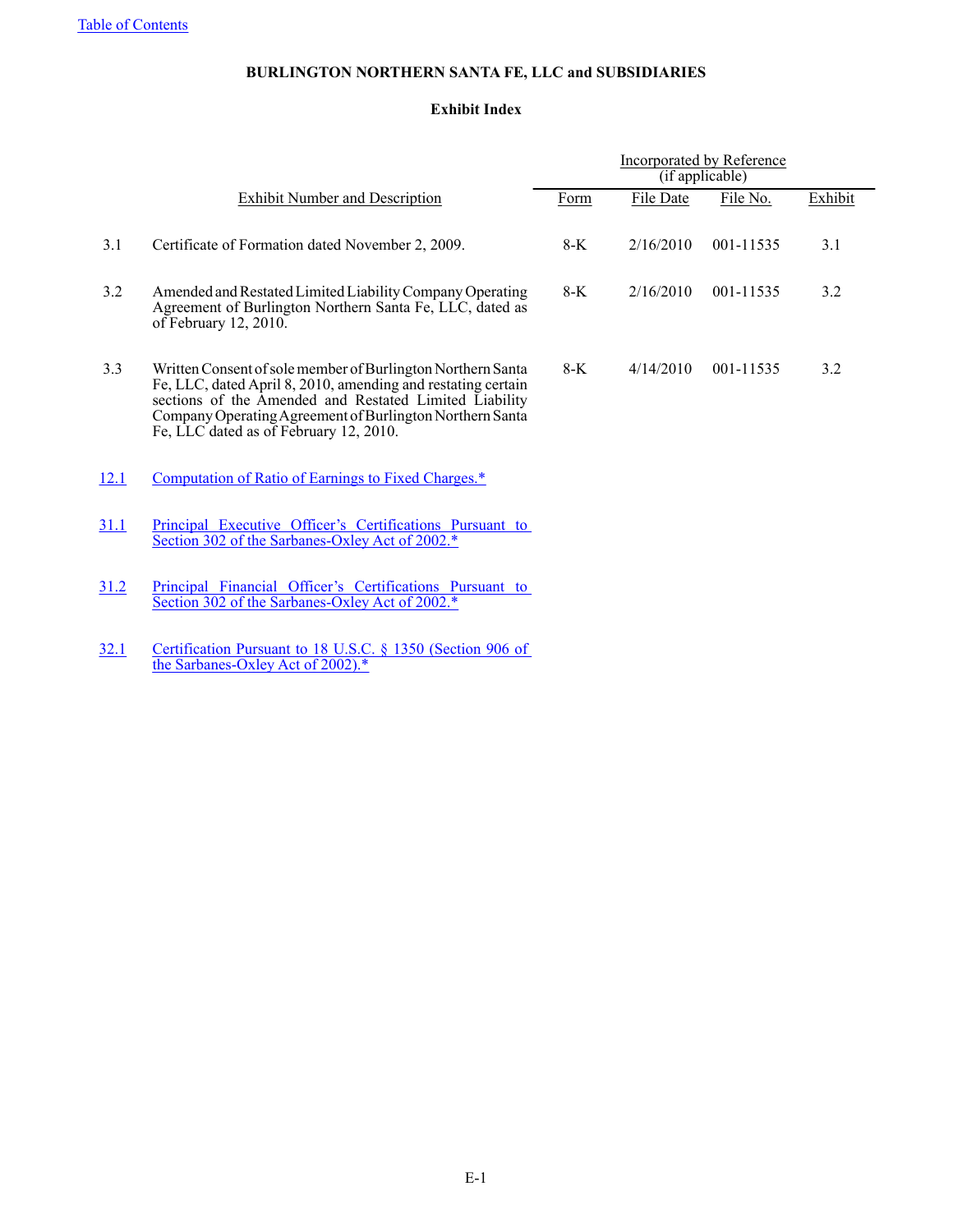| <b>Exhibit Number and Description</b> |  |
|---------------------------------------|--|
|                                       |  |

|                                       | Incorporated by Reference (if applicable) |           |          |         |  |
|---------------------------------------|-------------------------------------------|-----------|----------|---------|--|
| <b>Exhibit Number and Description</b> | <sup>G</sup> orm                          | File Date | File No. | Exhibit |  |

101 eXtensible Business Reporting Language (XBRL) documents submitted electronically:

> 101.INS - XBRL Instance Document 101.SCH - XBRL Taxonomy Extension Schema Document 101.CAL- XBRLExtension Calculation Linkable Document 101.DEF - XBRL Taxonomy Extension Definition Linkable Document 101.LAB - XBRL Taxonomy Extension Label Linkbase 101.PRE - XBRL Taxonomy Extension Presentation Linkbase Document

> The following unaudited information from the Burlington Northern Santa Fe, LLC Form 10-Q for the six months ended June 30, 2012, formatted in XBRL includes: (i) the Consolidated Statements of Income for the three and six months ended June 30, 2012 and 2011, (ii) the Consolidated Balance Sheets as of June 30, 2012 and December 31, 2011, (iii) the Consolidated Statements of Cash Flow for the three and six months ended June 30, 2012 and 2011, (iv) the Consolidated Statements of Changes in Equity as of June 30, 2012, (v) the Consolidated Statements of Comprehensive Income for the three and six months ended June 30, 2012 and 2011, and (vi) the Notes to the Consolidated Financial Statements. \*

Certain instruments defining the rights of the holders of long-term debt of the Company and of its subsidiaries, involving a total amount of indebtedness not in excess of 10 percent of the total assets of the Company and its subsidiaries on a consolidated basis, have not been filed as exhibits. The Company hereby agrees to furnish a copy of any of these agreements to the SEC upon request.

\* Filed herewith

 $\mathcal{L}_\text{max}$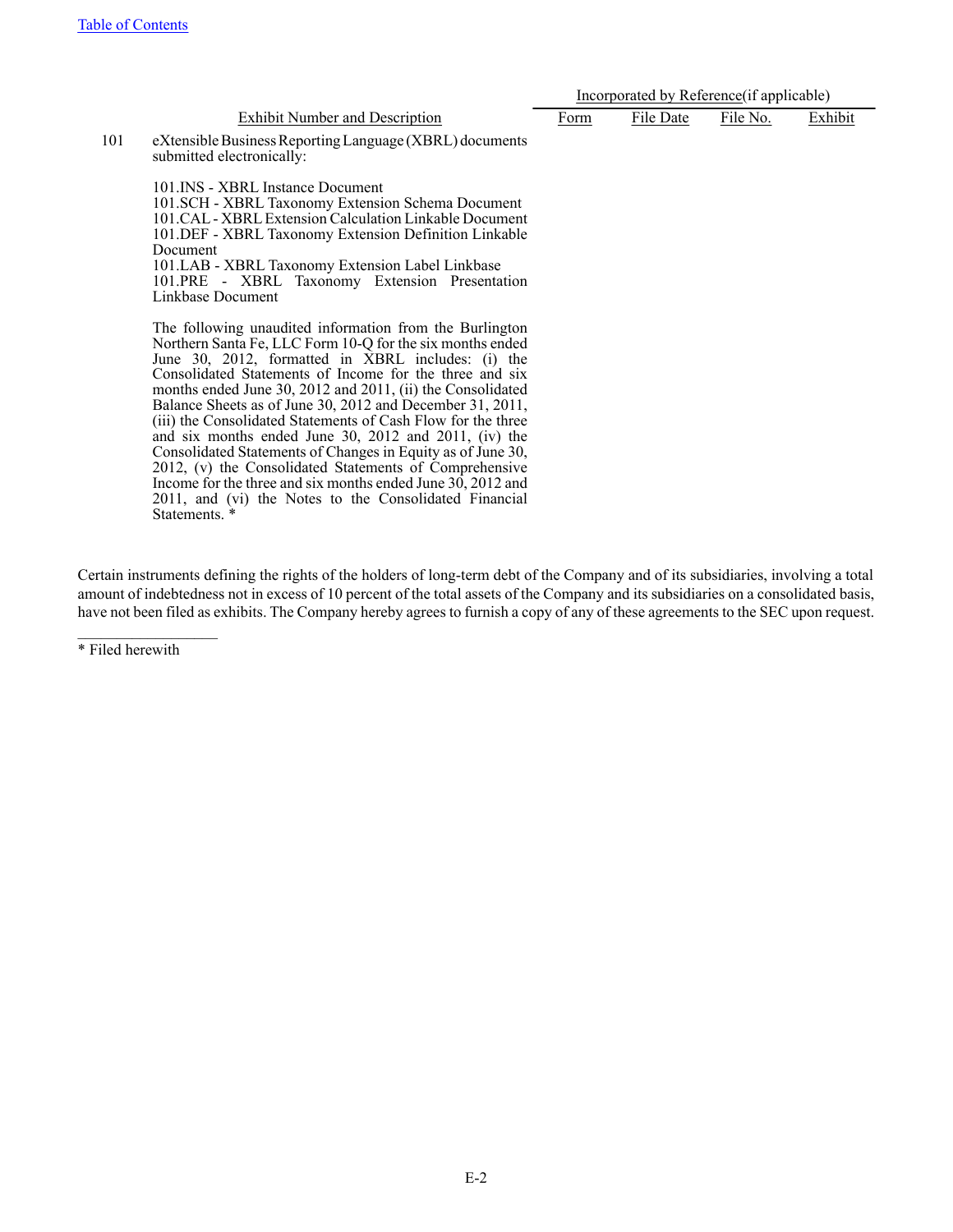## **BURLINGTON NORTHERN SANTA FE, LLC and SUBSIDIARIES COMPUTATION OF RATIO OF EARNINGS TO FIXED CHARGES (In millions, except ratio amounts) (Unaudited)**

<span id="page-29-0"></span>

|                                                                                                                      | Six Months Ended June 30, |       |  |
|----------------------------------------------------------------------------------------------------------------------|---------------------------|-------|--|
|                                                                                                                      | 2012                      | 2011  |  |
| Earnings:                                                                                                            |                           |       |  |
| Income before income taxes                                                                                           | \$<br>2,395 \$            | 2,035 |  |
| Add:                                                                                                                 |                           |       |  |
| Interest and other fixed charges, excluding capitalized interest                                                     | 303                       | 274   |  |
| Reasonable approximation of portion of rent under long-term operating<br>leases representative of an interest factor | 99                        | 123   |  |
| Distributed income of investees accounted for under the equity method                                                | 3                         | 3     |  |
| Amortization of capitalized interest                                                                                 |                           |       |  |
| Less:                                                                                                                |                           |       |  |
| Equity in earnings of investments accounted for under the equity method                                              | 6                         | 8     |  |
| Total earnings available for fixed charges                                                                           | \$<br>2,795 \$            | 2,427 |  |
| Fixed charges:                                                                                                       |                           |       |  |
| Interest and fixed charges                                                                                           | \$<br>315 \$              | 280   |  |
| Reasonable approximation of portion of rent under long-term operating leases<br>representative of an interest factor | 99                        | 123   |  |
| Total fixed charges                                                                                                  | \$<br>414 \$              | 403   |  |
| Ratio of earnings to fixed charges                                                                                   | 6.75x                     | 6.02x |  |
|                                                                                                                      |                           |       |  |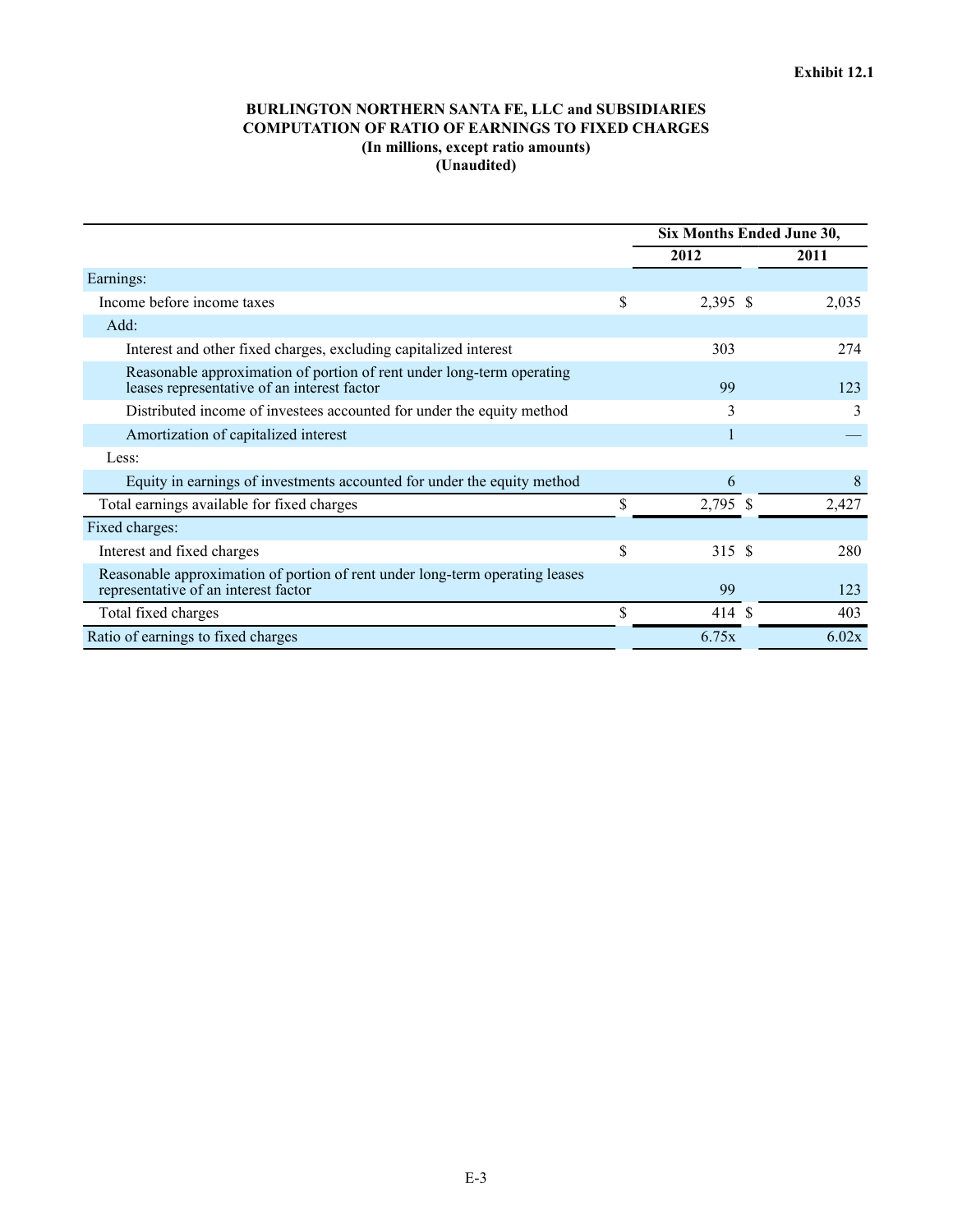## <span id="page-30-0"></span>**Principal Executive Officer's Certifications Pursuant to Section 302 of the Sarbanes-Oxley Act of 2002**

I, Matthew K. Rose, certify that:

- 1. I have reviewed this quarterly report on Form 10-Q of Burlington Northern Santa Fe, LLC;
- 2. Based on my knowledge, this report does not contain any untrue statement of a material fact or omit to state a material fact necessary to make the statements made, in light of the circumstances under which such statements were made, not misleading with respect to the period covered by this report;
- 3. Based on my knowledge, the financial statements, and other financial information included in this report, fairly present in all material respects the financial condition, results of operations and cash flows of the registrant as of, and for, the periods covered by this report;
- 4. The registrant's other certifying officer and I are responsible for establishing and maintaining disclosure controls and procedures (as defined in Exchange Act Rules 13a-15(e) and 15d-15(e)) and internal control over financial reporting (as defined in Exchange Act Rules 13a-15(f) and 15d-15(f)) for the registrant and have:
	- a) Designed such disclosure controls and procedures, or caused such disclosure controls and procedures to be designed under our supervision, to ensure that material information relating to the registrant, including its consolidated subsidiaries, is made known to us by others within those entities, particularly during the period in which this report is being prepared;
	- b) Designed such internal control over financial reporting, or caused such internal control over financial reporting to be designed under our supervision, to provide reasonable assurance regarding the reliability of financial reporting and the preparation of financial statements for external purposes in accordance with generally accepted accounting principles;
	- c) Evaluated the effectiveness of the registrant's disclosure controls and procedures and presented in this report our conclusions about the effectiveness of the disclosure controls and procedures, as of the end of the period covered by this report based on such evaluation; and
	- d) Disclosed in this report any change in the registrant's internal control over financial reporting that occurred during the registrant's most recent fiscal quarter (the registrant's fourth fiscal quarter in the case of an annual report) that has materially affected, or is reasonably likely to materially affect, the registrant's internal control over financial reporting; and
- 5. The registrant's other certifying officer and I have disclosed, based on our most recent evaluation of internal control over financial reporting, to the registrant's auditors and the audit committee of the registrant's board of directors (or persons performing the equivalent functions):
	- a) All significant deficiencies and material weaknesses in the design or operation of internal control over financial reporting which are reasonably likely to adversely affect the registrant's ability to record, process, summarize and report financial information; and
	- b) Any fraud, whether or not material, that involves management or other employees who have a significant role in the registrant's internal control over financial reporting.

Date: August 3, 2012

/s/ Matthew K. Rose Matthew K. Rose Chairman and Chief Executive Officer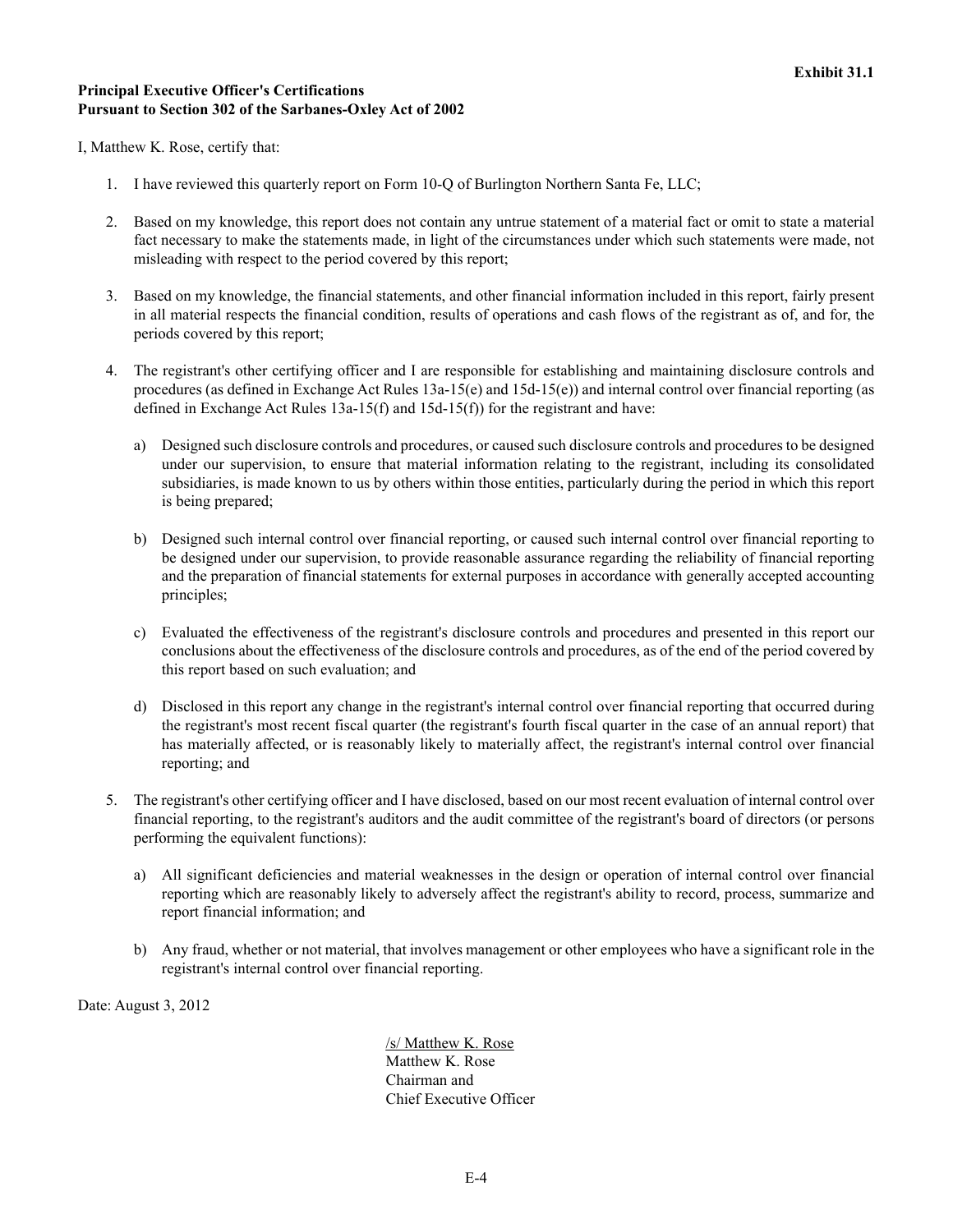## <span id="page-31-0"></span>**Principal Financial Officer's Certifications Pursuant to Section 302 of the Sarbanes-Oxley Act of 2002**

I, Thomas N. Hund, certify that:

- 1. I have reviewed this quarterly report on Form 10-Q of Burlington Northern Santa Fe, LLC;
- 2. Based on my knowledge, this report does not contain any untrue statement of a material fact or omit to state a material fact necessary to make the statements made, in light of the circumstances under which such statements were made, not misleading with respect to the period covered by this report;
- 3. Based on my knowledge, the financial statements, and other financial information included in this report, fairly present in all material respects the financial condition, results of operations and cash flows of the registrant as of, and for, the periods covered by this report;
- 4. The registrant's other certifying officer and I are responsible for establishing and maintaining disclosure controls and procedures (as defined in Exchange Act Rules 13a-15(e) and 15d-15(e)) and internal control over financial reporting (as defined in Exchange Act Rules 13a-15(f) and 15d-15(f)) for the registrant and have:
	- a) Designed such disclosure controls and procedures, or caused such disclosure controls and procedures to be designed under our supervision, to ensure that material information relating to the registrant, including its consolidated subsidiaries, is made known to us by others within those entities, particularly during the period in which this report is being prepared;
	- b) Designed such internal control over financial reporting, or caused such internal control over financial reporting to be designed under our supervision, to provide reasonable assurance regarding the reliability of financial reporting and the preparation of financial statements for external purposes in accordance with generally accepted accounting principles;
	- c) Evaluated the effectiveness of the registrant's disclosure controls and procedures and presented in this report our conclusions about the effectiveness of the disclosure controls and procedures, as of the end of the period covered by this report based on such evaluation; and
	- d) Disclosed in this report any change in the registrant's internal control over financial reporting that occurred during the registrant's most recent fiscal quarter (the registrant's fourth fiscal quarter in the case of an annual report) that has materially affected, or is reasonably likely to materially affect, the registrant's internal control over financial reporting; and
- 5. The registrant's other certifying officer and I have disclosed, based on our most recent evaluation of internal control over financial reporting, to the registrant's auditors and the audit committee of the registrant's board of directors (or persons performing the equivalent functions):
	- a) All significant deficiencies and material weaknesses in the design or operation of internal control over financial reporting which are reasonably likely to adversely affect the registrant's ability to record, process, summarize and report financial information; and
	- b) Any fraud, whether or not material, that involves management or other employees who have a significant role in the registrant's internal control over financial reporting.

Date: August 3, 2012

/s/ Thomas N. Hund Thomas N. Hund Executive Vice President and Chief Financial Officer